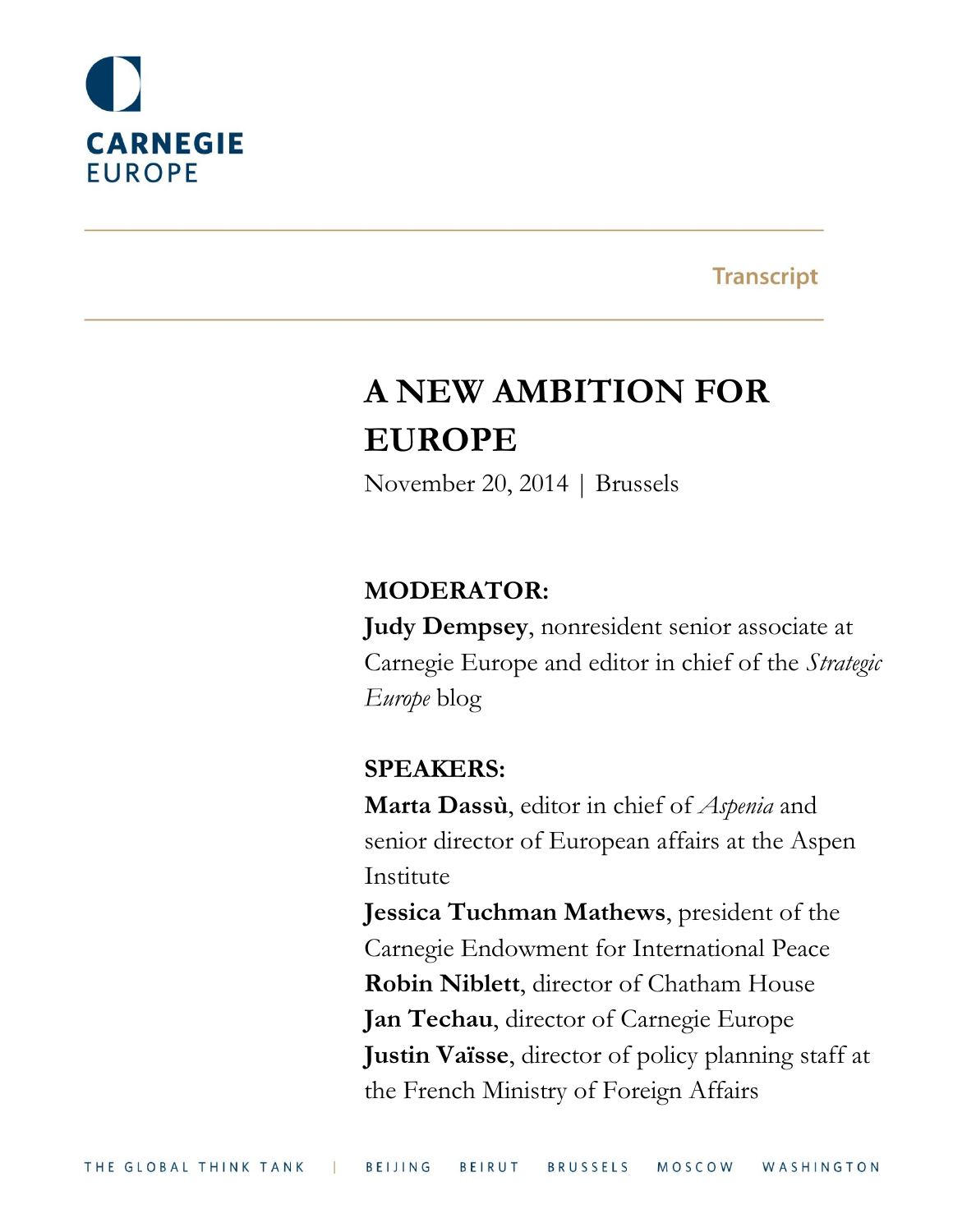**JESSICA MATHEWS:** I'm Jessica Mathews, President of the Carnegie Endowment. It's a great pleasure to welcome all of you here today, and this very distinguished panel. Carnegie, as most of you know, maybe some don't, is an international network of research centres that are located in Moscow, Beijing, Beirut, Brussels and Washington, and next year in New Delhi. They are each of them locally staffed and locally led, and they work on issues that are both unique to that country or region, and together on issues that are of global significance and relevance, whether it's environment, trade, security, geopolitics, the whole gamut.

Today's subject is one that fits both the local and regional criterion of importance and one that is, I think, of global importance, because its subject, A New Ambition For Europe, a memo to new EU Foreign Policy Chief and really, Foreign Policy Team, is one that is of huge importance to Europe, therefore of great importance to the United States, and of global significance as well.

It is written, the report that you have received, and of which this is the formal launch of, by a group of Carnegie scholars, Jan Techau, who is the Director of Carnegie Europe, Stefan Lehne, we expect both of them are here today, and Dan Keohane from FRIDE, who is also here today.

The publication is intentionally short, which means that the process of arriving at it was very long. It came out of a series of six expert seminars and many long writing sessions over the course of this past year, to try to arrive at a consensus on the key issues and then boil them down to their essence. The result is, it's a demanding document to read, because there is an idea virtually every sentence. It is, I think, coming out at an enormously timely moment. The new team of course is still looking for desks and telephones and business cards, but the effect of this document which has been circulated some, is already very evident.

Its message, the vision that the authors were attempting to achieve and to convey, is that a new EU leadership team needs [tape cuts] and the impact of this around Europe in the member states. The memo makes the case, the core of the argument, that the EU needs to become far more secure in its foreign policy purpose and ambitions, and that doing so is a matter of existentialism importance, to the union and to the region.

It's a matter of securing Europe's welfare and prosperity in response to the challenges that now surround it, inside, but more importantly, outside the union.

The EU we know, is in its deepest essence, a rules based system designed to resolve conflict and enable the nations of Europe to live together in peace and prosperity. For a long time, the European Project has been focused on this ambitious and important original ambition. But we dare not live mentally in a time that no longer exists. Today, peace in Europe does not only depend on the EUs inner workings. It will depend on equal, or, I would guess, greater measure, on European's ability to bring about peace and stability outside its borders.

Foreign policy, in other words, can no longer be a side show in EU affairs. It must be at its very heart and centre. This is the core of the belief that the authors shared from the outset, and attempted to turn into policy recommendations that they have laid before you today.

This has been the focus of Carnegie Europe's work for about four years, Europe's role as a strategic actor, and it will not be the end of that process, but rather the beginning of a broader one, we hope. We see this document, today's discussion, as beginning a conversation around what it laid out here. We hope that conversation will deepen and broaden and improve the thoughts that the authors have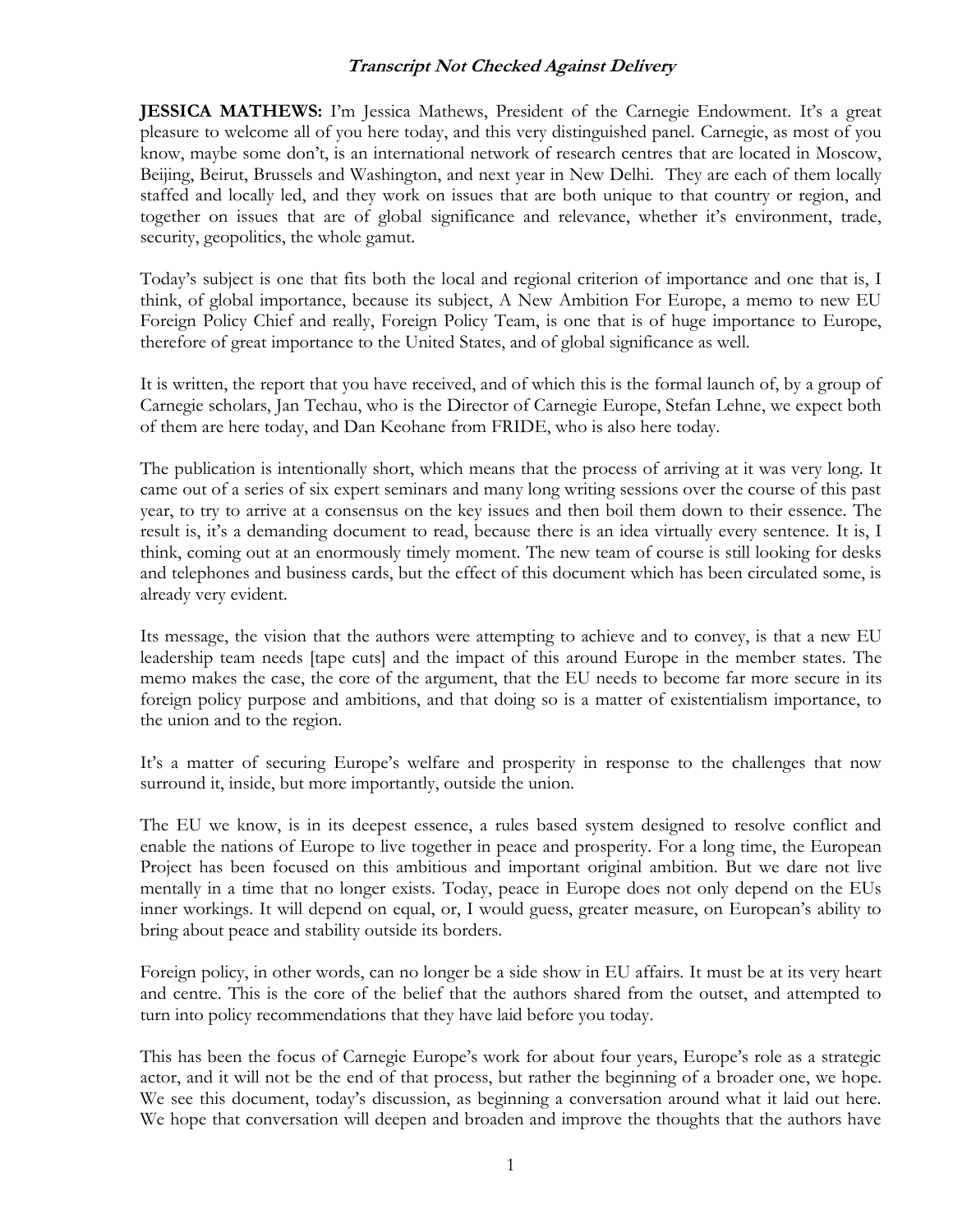laid out, and that perhaps a new version, a new and improved version, based on conversations all around Europe, will come out of that process.

Today's world order is, I think we all would agree, brittle and shaky, and the European pillar of it needs to be much stronger than it has been to date. We have a superb panel, cast of panelists here to discuss the memo, to take it apart, to add to it, and we are very grateful to each of them for joining us today. I think it would be hard to gather a more qualified group of panelists who have both the knowledge of how governments work from inside, and the distance and instinctive scholarship and freedom of thought that comes from working outside.

That's the balance that we look for, and have, I think, found today. So we are in the hands of Judy Dempsey as our moderator, who edits Carnegie's Strategic Europe blog, and has been writing steadily on this subject for years and years. I think all of you know her and know her writing. We also have Marta Dassù, who is the Senior Director of European Affairs at Aspen Italy in Rome, and who previously served as Italy's Deputy Minister of Foreign Affairs. Justin Vaïsse, next to Jan Techau here, is the Director of Policy Planning Staff at the French Ministry of Foreign Affairs. Robin Niblett is the Director of Chatham House, next to Marta, and at my left here, Jan Techau, one of the authors of the Programme, and the director of Carnegie Europe.

So Judy, we're now in your hands, and in the audience's hands for a great discussion. Thank you so much and thank you for joining us.

**JUDY DEMPSEY:** Thank you very much Jessica, thank you very much for coming over, it means a lot to us, and thank you very much for your thoughtful, very trenchant and important comments on perhaps what Europe should be. But we won't dwell in the past on that. Of course, thank you very much for the audience, thank you for making the time, I mean, there's so much competition for all of you to attend, so many venues and meetings and other events in Brussels, thank you very much.

Now, this format is very straightforward. Our speakers are distinguished speakers, because they work very very hard, they don't have to give any opening statements or any speeches. The whole idea is that I shall ask each of them, and they can all interrupt of course, one question each, of course based on the report, and Jan will pick up any weaknesses or strengths of the report as well, and we will have a thorough discussion on this for at least 45 minutes or an hour on issues out of this report, which is mercifully short, but as Jessica said [unclear]. So I am going to kick off with a question for [tape cuts] the questions that I have. So, this is a very nasty trick. Anyway, so I think it's only fair that I start with Jan. He's nursed, shepherded this report through for many many many intense months, so he doesn't know what I'm going to ask him. So Jan, this is your chance.

When you actually look at this paper, do you really think that the institutions are up to, are prepared to take on board any of the recommendations and implement them? And by the way, the whole idea is to have a dialogue on this, and to have the questions relatively punchy, and answers short.

**JAN TECHAU:** I think, that is actually really a question I didn't expect, but it's an important, and perhaps even in the context of Brussels, a crucial question. I think the institutions are perfectly capable of doing this. The question is twofold, are they willing to do it, and will the member states let them do it? Because we should not forget, in all of our obsessions about institutions in this town, that the members states are running the show on foreign policy, and the institutions can shepherd, can inform, can guide, can suggest, but they cannot really run it. There are of course parts of foreign policy and trade, and perhaps in development here and there, where the institutions have a high degree or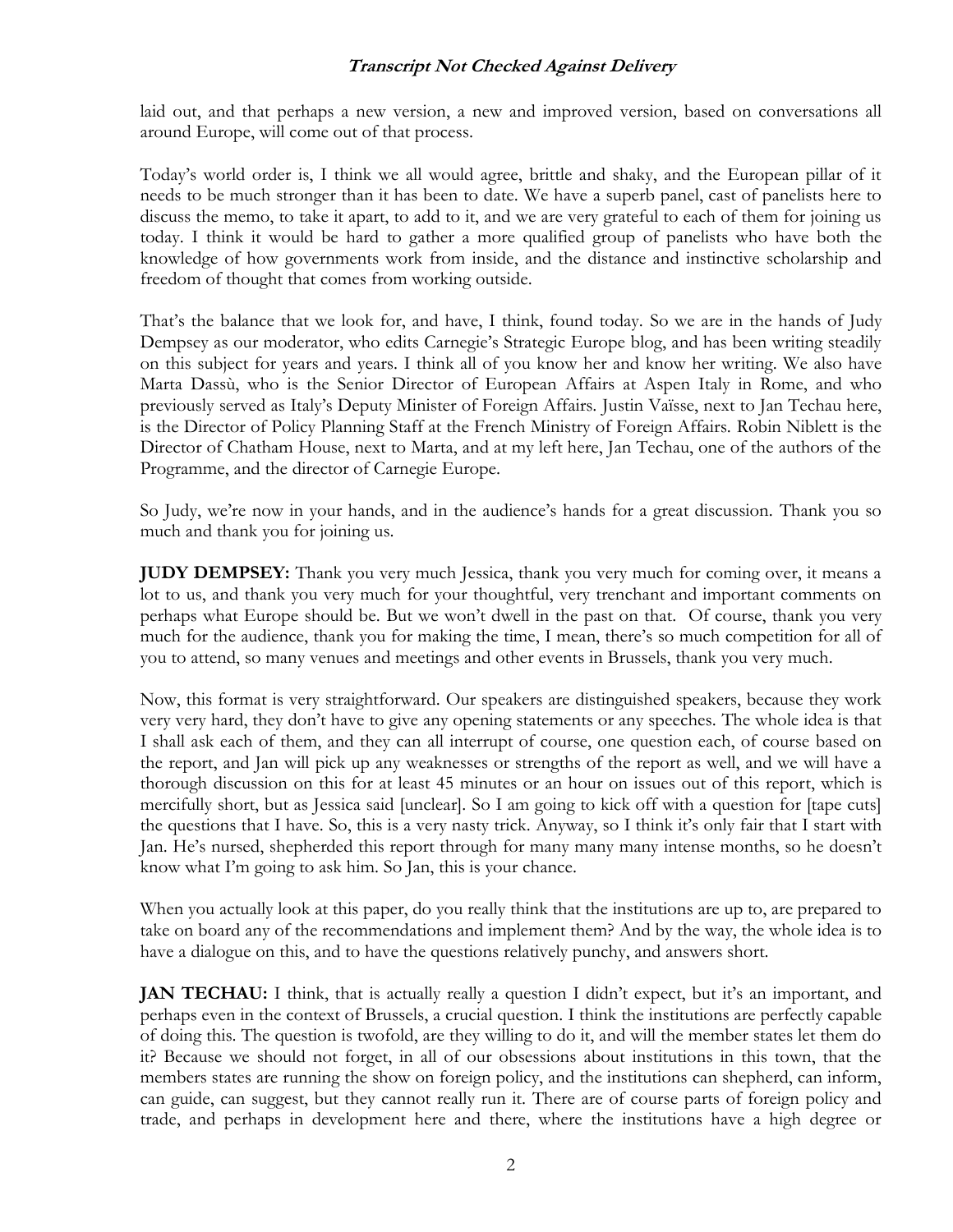autonomy or even full autonomy, but in the classic field of foreign policy, that's not the case, that's where the member states are jealously guarding their prerogatives.

So the big question I guess is, you know, also that we try to tackle in the paper, is how can the institutions position themselves to not be sidelined by the member states too much, to be the real guardians of the European wide interest, and to make EU foreign policy more the sum of its member states parts.

This is why we put institutional as well as content suggestions in the paper. So my feeling is, the answer to your question depends, to a large degree on whether the institutions can suggest stuff to the member states that it becomes so compelling and so intelligent and so constructive for them, that's it's very hard for them to sideline it. And then it depends on the member states, you know, whether they are actually willing to pool it a bit more here in this town, and we've seen in recent months, you know, a tendency to not do that. So I'm optimistic in theory, but practice seems to indicate that it's going to be a very tough call.

**JUDY DEMPSEY:** You see, in your paper, and I see Uli Speck is here, one of the authors, and Daniel and even Stefan, the whole team is actually here, which is great. The thing is, in your paper, you mention this idea of a national security councillor, or the head of a national security agency type. Marta, do you think this is a good idea?

**MARTA DASSỪ:** I'd say it's a good idea in the sense that it gives a title to a concept. If that means that for that Federica Mogherini, is not to consider herself as the number 99, 29, for a minister, this is okay, and yet in my view, there are many differences. So I don't think this analogy is the perfect one, letting aside the fact that national is bit strange, to be applied to the role of Federica.

Two points are important in my view, the first one is, how much foreign policy will be recognised as a real priority, this is linking to you Jan, and from this point of view, the paper is very important indeed, because you rightly say, this is existential. In my view, it is existential, not only because challenges are important, but also for political reasons.

Let me quote two points. The first one is that part of the Euro sceptic or anti European parties are purporting, for instance. The second point is the importance of migration, for instance, in a theme that is exploitive, again, by anti European forces. So my point is, either we are able to manage foreign policy in an effective way, or the European Union itself will be at risk.

So, starting from that, Federica's role would be very important, and we can discuss it later. My viewpoint is that she would be effective if she will be able to do much more than Kathy, I have to say, a coordination effort. She has to be able to give a foreign policy ambition to all these different strands of the external action.

**JUDY DEMPSEY:** Marta, it's really interesting that you bring up the immigration issue, because we have Robin here, who's based in London, as everybody knows, and the panelist of Great Britain still is David Cameron, and immigration is still very much, a very serious issue. What would Cameron think of this paper?

**ROBIN NIBLETT:** He would probably be glad that migration doesn't feature in it very much actually, but I would think at the moment he's trying to strike up some bilateral deals on that, and then he would rather people talked about it more broadly, at an EU level, I think once he's got his position sorted out with Germany.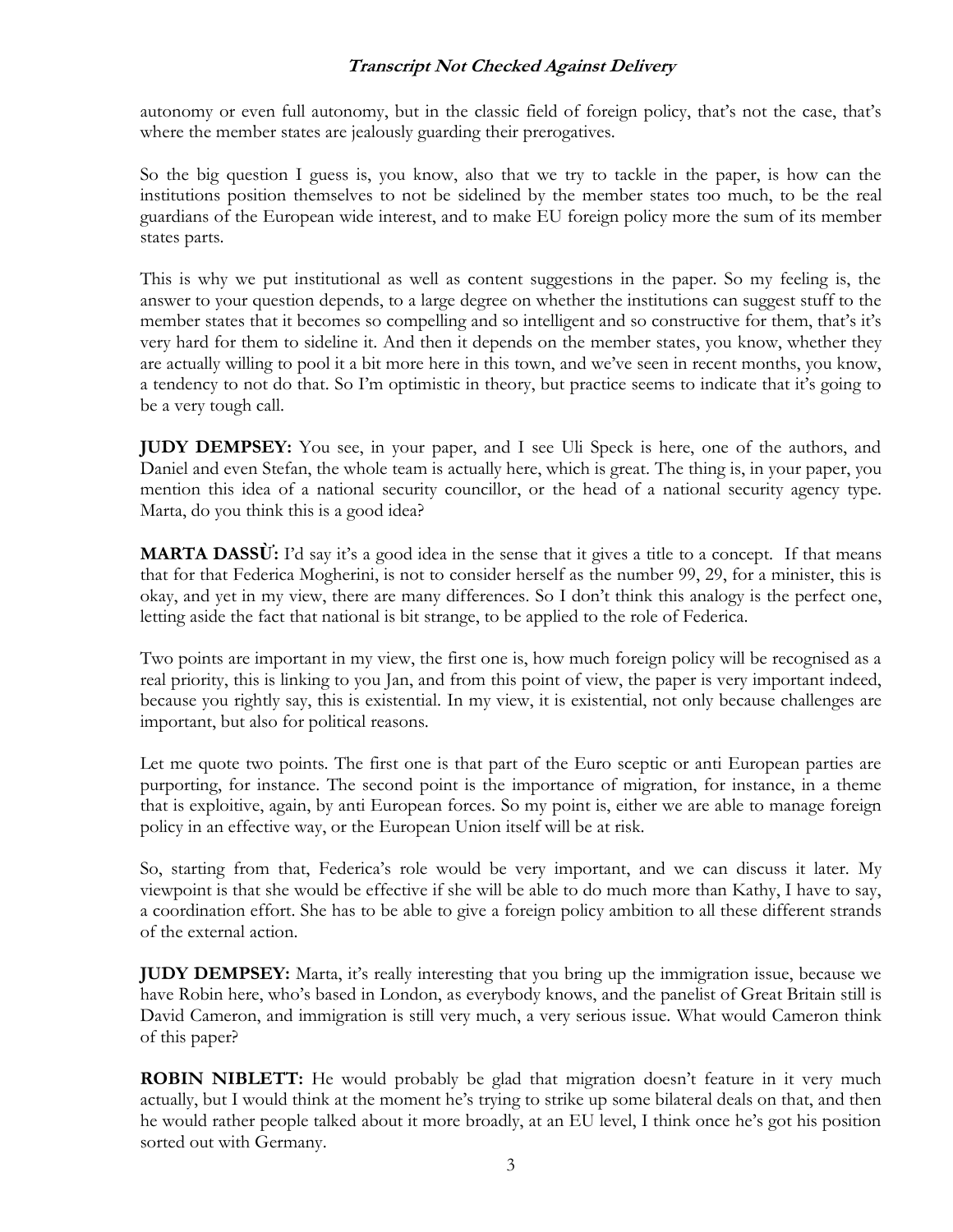So what would he like and not like? The Brits are most worried about process, so they're most worried about sovereignty. I am generalising, okay, but certainly you said, let's take it as a David Cameron Conservative Party viewpoint, in particular. So anything about over ambition will worry the Brits, because they will have to react against it, because over ambition will sound like it needs a process to make it manageable.

So if the paper starts out saying the EU should become, and I write this down, 'a powerhouse of global order', well that will probably turn some of the Brits off, because they just can't see the EU as a powerhouse in global order. I think that kind of, the high ambition, and it's maybe British more generally, the hyperbole would get an antibody or two into the bloodstream. But I think the process actually, some of the lines may be a little worrying, I picked out a line, something about the high representative giving tasks to the foreign ministers.

I think the way that David Cameron would see it would be the opposite, yes, the tasks will be given by the foreign ministers to the high representatives. The idea that public communications will create influence, or give the EU the capacity to have influence, again, probably not a British viewpoint, where it would be more about results.

If there's results, then you have influence, and I think actually the results that Kathy Ashton was able to achieve towards the tail end of her time, she has changed some British views, probably as to where the EAS could be useful. I mean, it's interesting, on the National Security Council bit, I think I share maybe some of Marta's standpoint, the word national is a little strange, but it could be changed. But more importantly, the reason you have the words, National Security Council is they sit at the centre of power. They sit at the centre of power, yet as Jan said himself, the centre of power in foreign policy is the national capitals.

So you have a National Security Council in Brussels, in a way, it's a bit of a contradiction in terms. However, I think to be very fair to the paper, this is where the Brits are probably going to be soft on it, is that most of the recommendations on process are more about strategic analysis and co-ordination than about proactively.

Having said all these points, there's a lot to like, I think from a broadly British perspective. It's global in its ambition, it talks a lot about China, and about the neighbourhood. It talks about the importance of our defence, it's pretty tough on Russia, which would be a standpoint I thin that would be shared in most circles, though not all, not all in Britain. There are debates in Britain as well as to how tough to be there as well.

There's focus on other partners, Brazil, Indonesia, South Africa, Japan, the government has been trying to do that, and how to build up relationships with China. So I think… and cyber security, huge issue for the UK government, where I think they appreciate, like energy security, they are going to have to team up with others.

So I think actually on the process, a few little nervous looks, but on the grand strategy, probably quite supportive.

**JUDY DEMPSEY:** And that's really a plus aspect of the paper, that its breadth is very wide, it gets out of the European box. But you mentioned this process, and we discussed this briefly before we met, process is both, it's such an old term, it's nearly run its course perhaps, maybe for some of the institutions, maybe not for the Commission. But Justin, let me bring you in here, when we talk about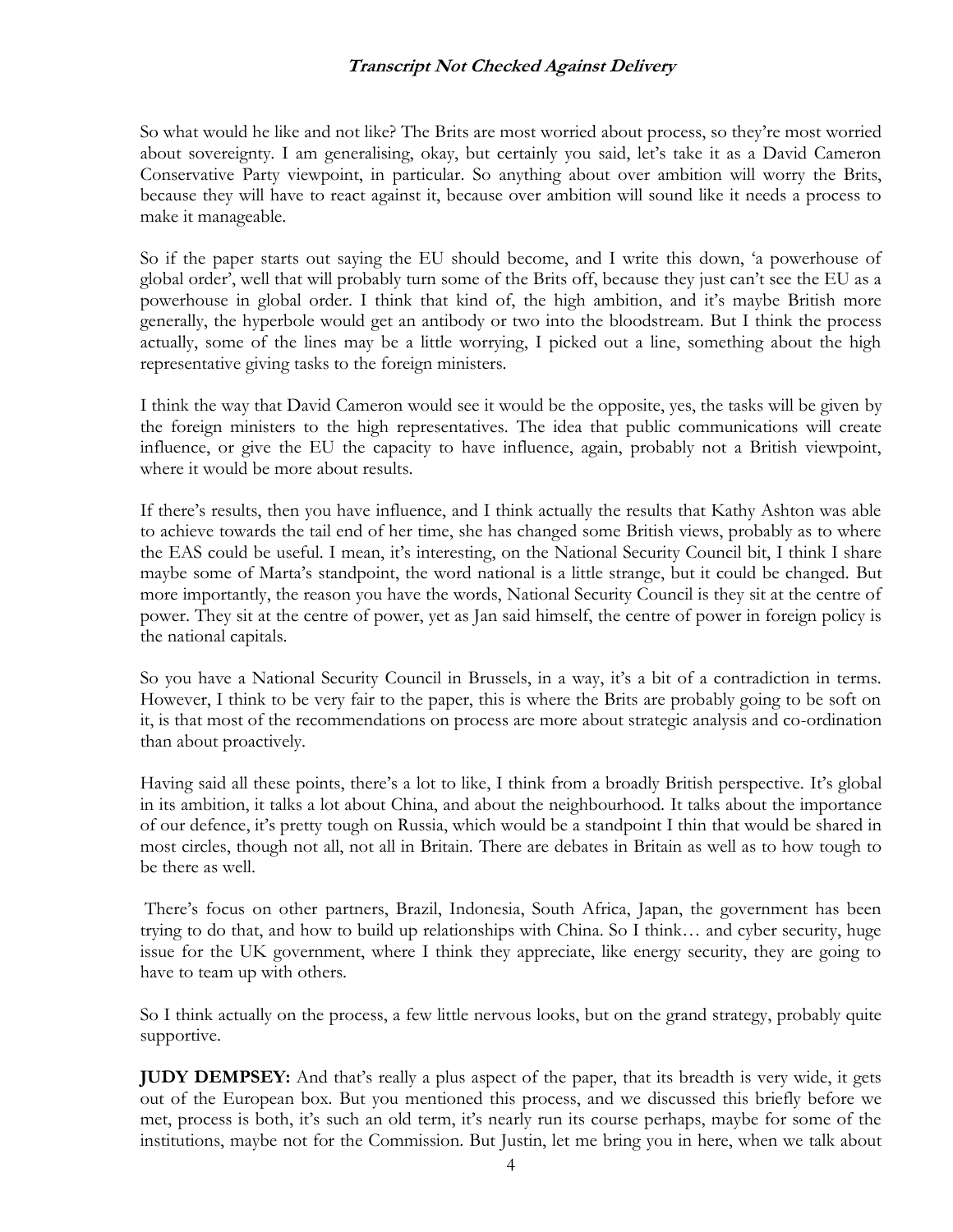process and foreign policy, I mean, in the European context, when you listen to Robin and Marta and Jan, what does foreign policy mean?

**JUSTIN VAÏSSE:** You know, I guess in the small sense of the term or in the restricted sense of the term, it's about managing external relations, it's about the good ones, the positive ones, the good exchanges we have with the outside, the near abroad or the further abroad, and the more negative ones, that we want to guard against. But in the larger sense, it's about projecting oneself, it's about projecting one's preferences on one's environment, and so that means a lot of different things. In this sense, I do believe that the paper is sharp and offers many views.

I think it also lacks a few of the, both of the instruments to talk about how we affect our environment, and also another issue about the European narrative that I will go into, but let me first say a few words. I think there are many things, many good things, the National Security Advisor metaphor is good. I disagree with it, that it helps think things through.

I think the high representative plays on many different chess boards, even more than the National Security Advisor, who has to manage very raucous bureaucracies, and you know, public opinion in different countries, but for the high representatives, it's her own bureaucracy, it's the member states, it's a sort of relationship with the Commission, it's European public opinions, and of course it's the internal scene.

So it's even more complex than I think the National Security Advisor metaphor lets us think about. But leaving that aside, I think among the tools to affect the environment, and one great thing about the paper is that it's just five pages long, that it's been restricted, and thank God it's not 55 pages, because that would have been a temptation that would have led to a paper that a few people would have read. I would have read it, but I think a few other people would have read it. Here it's short, but you know, we could have talked about culture, and also about sanctions. I think sanctions is a tool of growing importance for Europe.

We've been using sanctions not just as a default tool, although sometimes that can seem the case, but also as a tool of choice in order to have leverage on other places. There are many different countries in the world which are under European sanctions, and I think these sanctions are actually effective, not as a crisis management tool, but precisely to create that [unclear] as we say in French.

So that's just one small thing that I think would need to fit into the global view of what foreign policy is. Perhaps the last one, is about, I like the global ambition and the idea of just the first thing, expanding global order. I think we've enormously benefited from the norms and from the order that was created after World War II, largely thanks to the US, but also thanks to what EU founders have done. I think the EU has been a contributor to that world order and to that process and to these norms.

However, we should also be conscious of the fact that power relations are changing and the world is changing. Being lucky enough to travel quite a bit I would say that beyond Europe and beyond the US, in New Delhi, in Indonesia, in Russia obviously, in Brazil and elsewhere, our narrative, the European narrative is not wining. Not only because we've been weakened by the financial and economic crisis, but also because our narrative on the Ukrainian crisis, on the Middle East, is generally not dominant. Only a hundred countries have voted in favour of just reaffirming what was in the UN Charter at the UN General Assembly when it was about voting on Russia.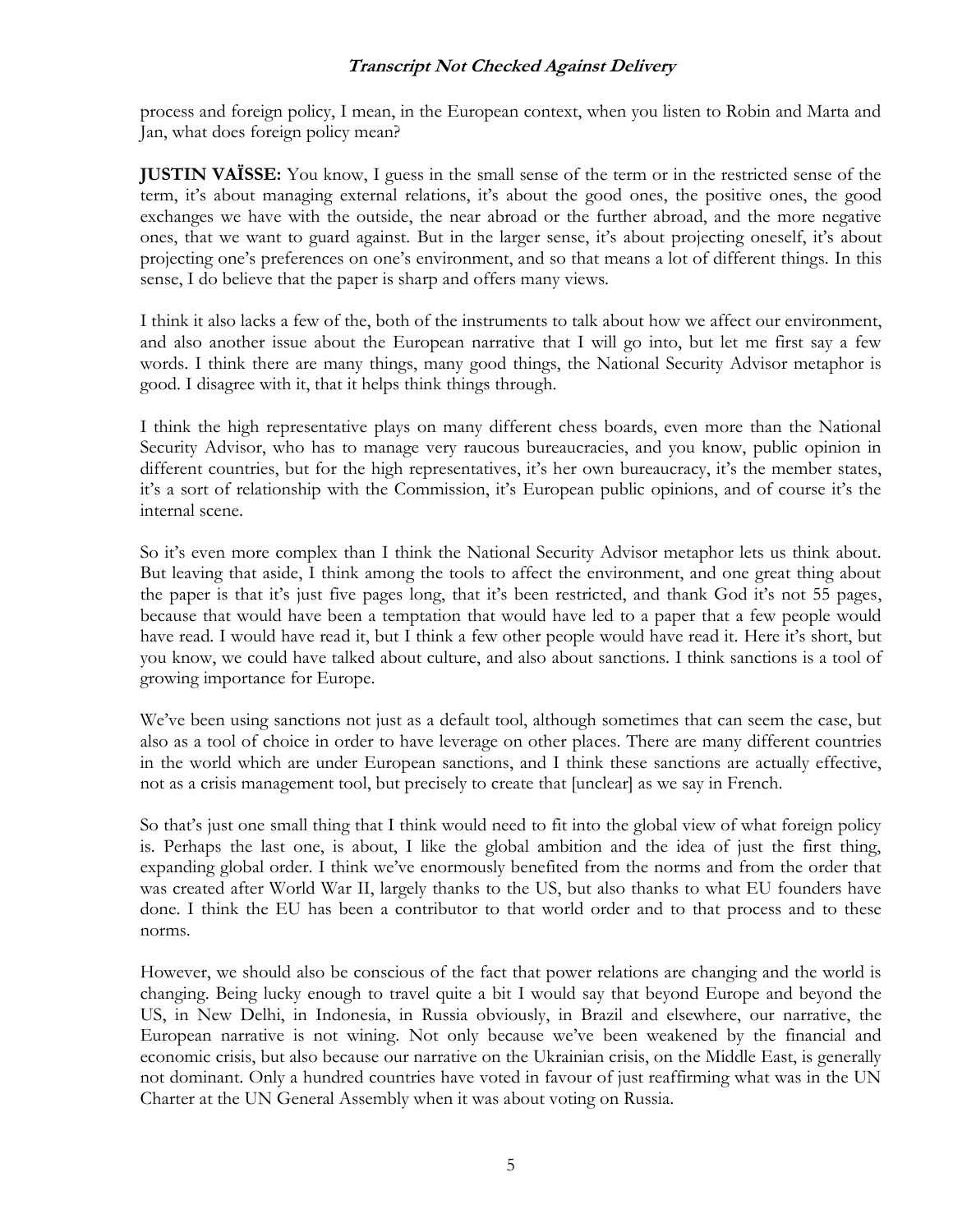So my point, and to put it in a nutshell, is that if foreign policy is about affecting one's environment, we should also think of this aspect of, does the world buy our narrative and the way we present things, so are we managing and transforming the world to our own image?

**JUDY DEMPSEY:** It's a very important point. Jan, why aren't we winning the narrative?

**JAN TECHAU:** It's an inconvenient narrative. It's a narrative that doesn't let you off the hook easily. It's very easy to say, why should we worry about Ukraine, why should we worry about these tedious questions of sovereignty, and if we follow through with the narrative, that means also that you need to back it up, which is enormously expensive, requires politician engagement at the highest level, and for a long, long time. Plus, the guarantee that comes with it that you will be in conflict with the Russians, by definition.

So it's a very very inconvenient narrative. It's much easier to kind of turn around and turn your back on it, and not start looking at those kind of ones, and only a few number of countries, if we are really honest with ourselves, are tangibly touched by it yet. The narrative about the European Security Order at risk, is not something that everybody feels. So it becomes a huge kind of mountain that you have to argue against when you want to make that case.

**JUDY DEMPSEY:** Robin, do you want to pick up on this? Our narrative has been challenged, the Russia crisis, China challenges in different ways, we have any kind of condionality or conditions [unclear] investing in Africa, for instance, or Latin America?

**ROBIN NIBLETT:** That's why I think I'd have some sympathy about the critique, let's say, of the global powerhouse. The fact is, the EU right now is in a difficult period. The paper rightly says, foreign policy starts at home. But EU countries right now are demonstrating the fragility of democracy rather than the resilience of democracy.

If that is a starting point, as other countries look in, and are wondering, to what extent would we follow or be partners with European countries, you are saying, well you are struggling with growth, you are structurally challenged in terms of demography, and ultimately, your political systems, all of you, from UK to Nordics to Southern, this isn't some particular part of Europe, you are all at risk.

So how are you guys going to deliver growth, when you've over reached in the past, and I think we're all still paying a price in these not following us the in the UN votes on Russia and Ukraine. We are paying the price of the sense that, Western powers over reached in their foreign policy, when they should have been focused on their citizens, and we as the government, are focused on our citizens, and if you over reach on foreign policy, you can't deliver what you need in terms of growth.

So let's not follow yet again, Europe and America into protecting their notions of international order, which seem to be run rather selectively. So I think it's very hard to push the narrative at that time. I think if there was one line, maybe the line, actually I didn't like in the paper, just on this point, because I think it plays into this feeling, it's this line I think we talked about, you must prod China and Russia to become global stakeholders, responsible global stakeholders. To me, that's what they don't like. Whose stakeholder, whose rules, you guys don't always follow the rules, you know, and also you're lumping China and Russia together, and I think they are on very very different tracks.

**MARTA DASSỪ:** I tend to agree with this point, I mean the narrative implied that the European Union was a working organisation after all. So the impact of the financial crisis of the current stagnation on foreign policy is a huge one, precisely because we have this foreign policy of example,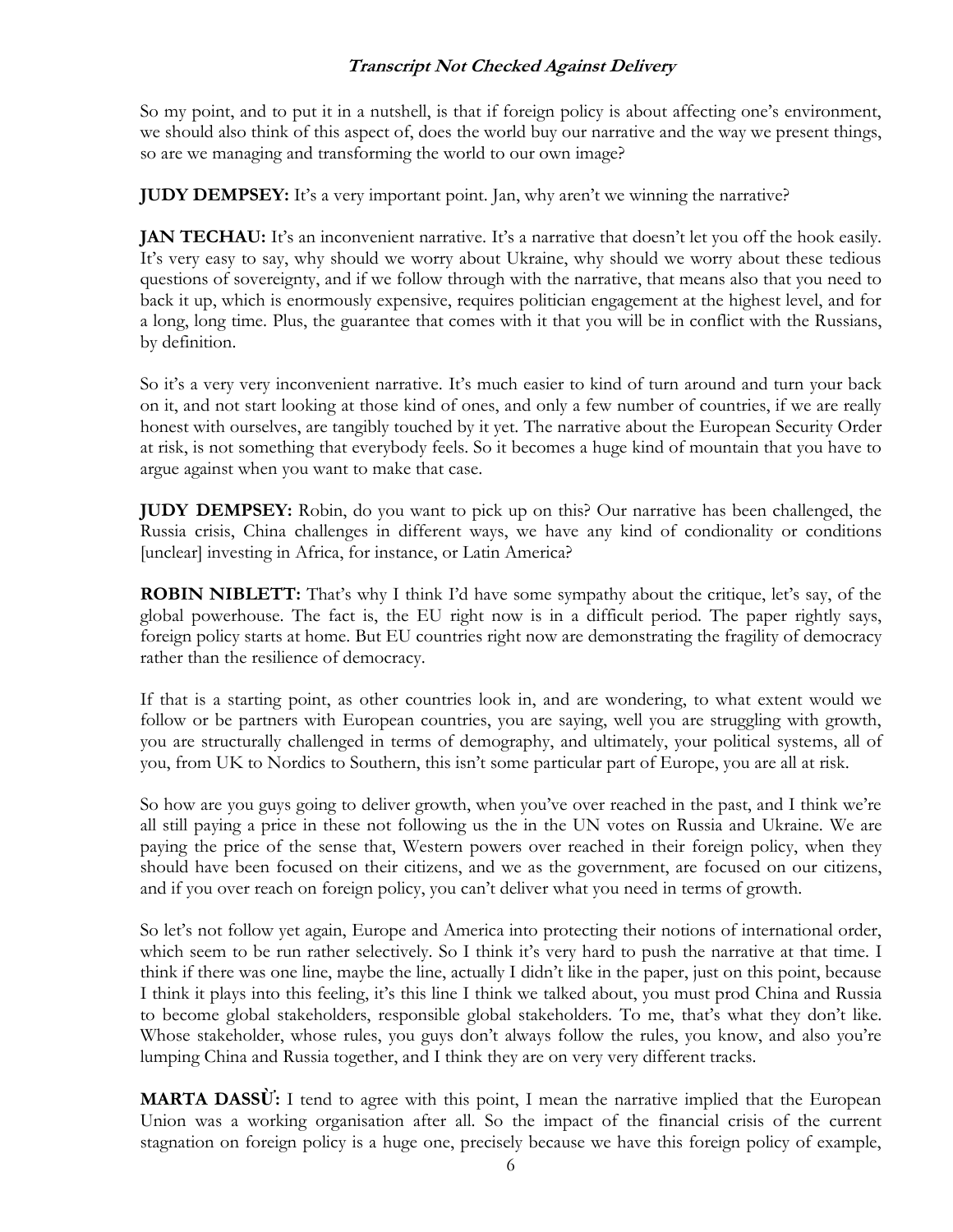and from this point of view, the paper is very good, because it is an initiation to change this, and to be able to project foreign policy, which is not only based on the European model, because this is a non starter.

One point I would like to raise if I can, of the paper, there are many points I am in agreement with, for instance the need to become more realist, see Russia as it is, it is one of the sentences in the paper on which I agree. There are other points which are much more general. The one Robin just mentioned, but also for instance, this kind of idea that enlargement can go on, notwithstanding the fact, and this is a point you raised, beyond the line, that enlargement has not enough public support now.

So this is an important point, in my view. How much can we go on promising things that do not happen, we pay a cost for that, for instance, we are losing Turkey also for that. So my point of view, from a methodological point of view, the idea to go on promising formulas that are not going in the end to become true, to be implemented is a very serious mistake.

**JUDY DEMPSEY:** The Turkey example is very important, because it's not just Turkey's problem and Turkey's fault, I mean, the EU, the Commission made any number of mistakes in dealing with Turkey, and allowing Cyprus to actually block some of the chapters. I will call a spade a spade on this, and this has actually alienated Turkey, and done very little for the kind of democracy and the civil society in Turkey. This is a huge mistake that Brussels will sooner, rather than later, regret.

But I want to bring up this enlargement issue, because we can't escape from it, we have the issue with Ukraine, we haven't put enlargement on the table, we have the Western Balkans, we had the aspirations of… I mean, Turkey is still not monolithic, thankfully. I mean Biela Rasbe [?] have so much unfinished business in our own neighbourhood, before we even talk about Latin America and China. Jan, is the European experiment, is post war Europe contingent on enlargement?

**JAN TECHAU:** No, I don't think so, enlargement is a very key building block after the end of the Cold War obviously, but it is not the essence alone of what makes the EU. I would say no to that. That doesn't mean I easily dismiss it. I think it has proven to be the most geostratigically effective in the European toolbox over the last twenty five years or so, and that's also the reason why the Europeans find it so difficult to abandon it, it has worked really miracles for them. I mean, look at the record on the Eastern flank of the EU, what is has done there, and so it's very difficult to say no to the tool that has worked so well for you.

But we also, we are now at the point where we face this dilemma where enlargement of course becomes both, more difficult to absorb but at home, but we also find less and less candidates who are actually intrinsically motivated themselves to go to great lengths to actually join, to do the painful reforms. Part of the dilemma was the neighbourhood policy was of course, to implement parts of that enlargement process, use the same tools, and transform these places, and we've see that has not been very effective. Even the accession candidates are not splendid on their record. So finding candidates that are willing intrinsically, and motivated and willing to the do the reforms becomes more difficult.

Having said all this, I would say we should be cautious, not over promise, but we should also not say this is over forever, because there might come a moment, you know, at some point down the road, where we will have to reactivate that tool, and then we will be very happy that we still have people who remember how to do it.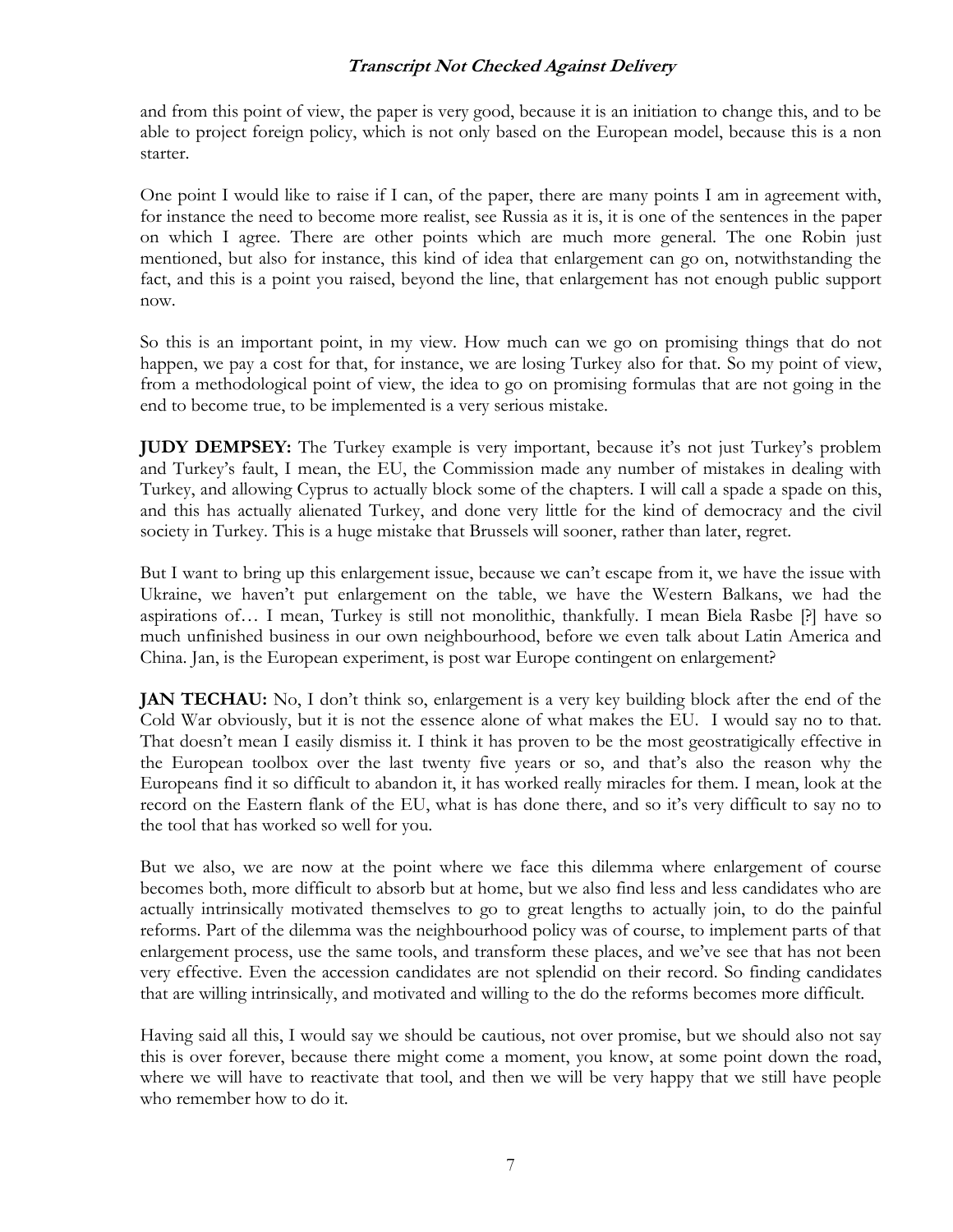**JUSTIN VAÏSSE:** This just invoked something about Russia, because we have tended to consider that precisely, you know, bathed in this narrative that we were a force for good, that there was a form of soft imperialism etc, that enlargement was an unmitigated good, that everyone was supposed to see us as such. Well, Vladimir Putin for one, I think started considering it with benign neglect, if not outright contempt, to be honest.

I think he didn't have much regard, and doesn't have much regard for Brussels, for the Eurocrats who gave marriage to everyone and who are decadent in their mores and manners. But I think something happened last year which precisely sort of demonstrated that enlargement is not just a technical issue, and it's not just about these countries, it's also a project of deep political significance. We have to consider it as such, and the first idea of the Eastern partnership was out, it was, what do we do with these countries that are not supposed to have accession, at least not for a very very long time, and how do we deal with them. It more or less became an antechamber for accession. I think it's not good, it's not good for these countries, it's not good for relations with Russia.

Russia sees EU accession as a threat, for some of the countries that surround it. We should not give it a veto, but on the other hand, if it's not our aim to have them joined in the short or medium term, why make it an issue, plus Russia of course sees that as not only as an antechamber for EU accession, but also as an antechamber for NATO accession.

After having seen in the 1990s and 2000s, that all countries that were joining the EU were joining NATO, so here I think there's a fundamental point in the overall relation with Russia issue where we have to find the right balance between on the one hand, not giving a veto to Russia on our policies, but on the other hand, realising that what we do abroad are deeply political.

**ROBIN NIBLETT:** This goes to the heart of the paper as well, this is how Russia sees us, how we see Russia. To me one of the most important lines in the paper is the one about, giving priorities to strengthening national and institutional governance. We have to start with that at home, I know it's applied through the paper, actually not just in Europe, and it's applied to Middle East, it's applied globally, and I subscribe to it globally, but the place we absolutely have to start is at home. Personally my view is, I'm not as worried about how Russia sees us, I don't think we should indulge in President Putin's world views, which ultimately, if you see where they are rooted and where they came from, we probably contributed to it and fed the narrative here and there with some bad mistakes, but ultimately I think it was inevitable.

We need to think about how we see Russia, and in particular, how we see Russia in the context of the importance of institutional governance and strong states, within Europe, and importantly for the EU, within our neighbours. If our neighbours are brought into a sphere, not of influence, but also of economic opaque corrupt activity, and that corruption, we are so arrogant as to think, will not penetrate into London, Berlin, Paris, Rome etc, then I think we're into a dangerous future, never mind being a global powerhouse, we won't be a European powerhouse.

I think we really, we need to be very firm in my opinion on this view of where we draw the line in the place that is most unique to Europe, which is the rule of law and transparency, at least we aspire to that. Therefore, the bit that frustrates me about the paper of not seeing in there, is Ukraine. Ukraine comes up very little in the paper as Ukraine, maybe once, twice.

This is the battleground, now whether you give an enlargement perspective, long term or not, personally I just don't think that for Western Europe and Central Europe and the EUs future one can sort of be halfway about Ukraine, I think you've got to commit.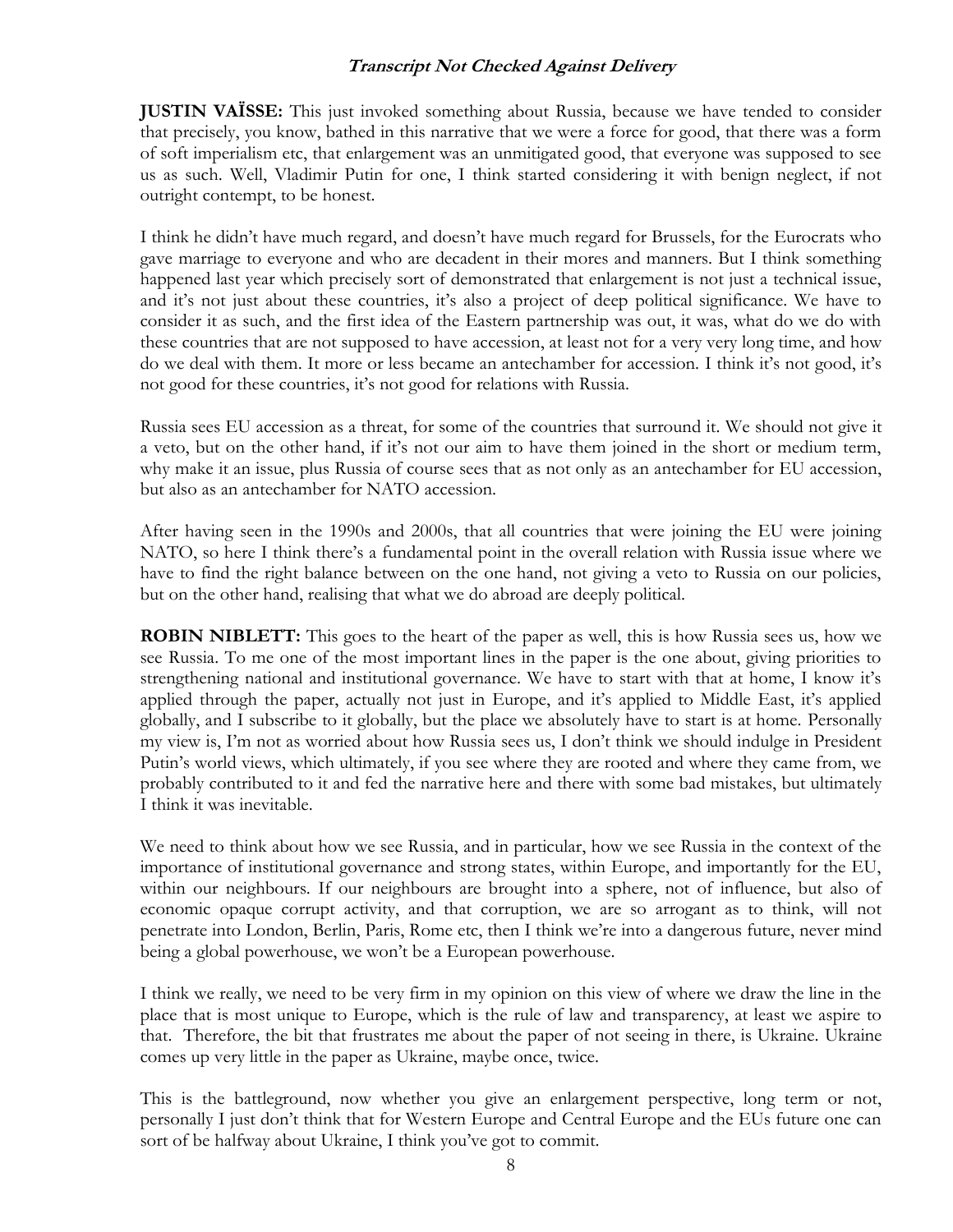**JUDY DEMPSEY:** Can I just ask Jan about this, you are actually hitting on values really, the whole issue of values, and in fact double standards, where we have some of our own member states…

**ROBIN NIBLETT:** But values is a part of security, values is a part of, not just because they're nice.

**JUDY DEMPSEY:** But we can't talk about Russia without talking about Ukraine, and we can't talk about Ukraine without talking about Russia, but we shouldn't see Ukraine through the prism of Russia, which we have seen how we have viewed Eastern Europe for such a long time. Jan, why isn't Ukraine part of a bigger discussion of the paper?

**JAN TECHAU:** Before I answer that, let me just ask Robin real quick, because you said we can't be halfway about Ukraine, and you apply this to enlargement as well?

**ROBIN NIBLETT:** I think the perspective as you said in the paper, treating European neighbours different, neighbours of Europe, applies to Ukraine. So the Association Agreement strikes me as a good point, in the long long term, to use your phraseology back to yourself, I think the idea of not taking away a perspective, that later on you might need, certainly applies to Ukraine. So I think my personal view, it's a long, long, long way away, but I wouldn't take away an ultimate enlargement perspective to Ukraine.

**JAN TECHAU:** On your question Judy, we had long debates about whether we should make this, you know, a central point of it, because we all, in our group of four, we understand and we agreed that this was the big litmus test for EU foreign policy. If this doesn't work, I mean, it's the first time that we are out there without the assistance of the big boys over the Atlantic, that we have the tools for it, and that our own security is kind of immediately affected, and we have to get it done, and if this doesn't work then what will.

But at the same time we decided not to make it a Ukraine paper because you can easily start to obsess about a single case and then it ages very quickly, and also we wanted to kind of distil a few more fundamental rules out of this, and Ukraine is just one case in the neighbourhood. It is perhaps the biggest, and the Crown Jewel, if you will, in the neighbourhood conundrum, but had we focussed on this too much, I think it would have been too much in the new cycle…

**ROBIN NIBLETT:** Paragraph on Eastern Europe and Russia, one mention of it would be....

**JAN TECHAU:** Robin, you said that it was great that it was just five pages.

**ROBIN NIBLETT:** No, no I didn't, he did, I went on to page 12, 13, and I liked the fact that it was 12, 13.

**JUDY DEMPSEY:** I have a point, everybody says it's five pages, I counted thirteen this morning. You see Jan, I mean, you have written this, this is something so new for Europe, but so fundamental, for the Ukraine crisis, it shows that this is about a competition, it's a serious competition which we cannot afford to lose. How Japan will see us, how China will see us over Ukraine, how Latin America, I mean we saw what was happening in Brisbane, apart from Chancellor Merkel's talk with Putin, but there was Putin, he had no friends except the Brits so far. They're still friends with him, but this is a serious competition that is just not about Ukraine or Russia, it's about our integrity of having a serious foreign policy that is based on values and competition. I don't know if the institutions and the member states are aware of this.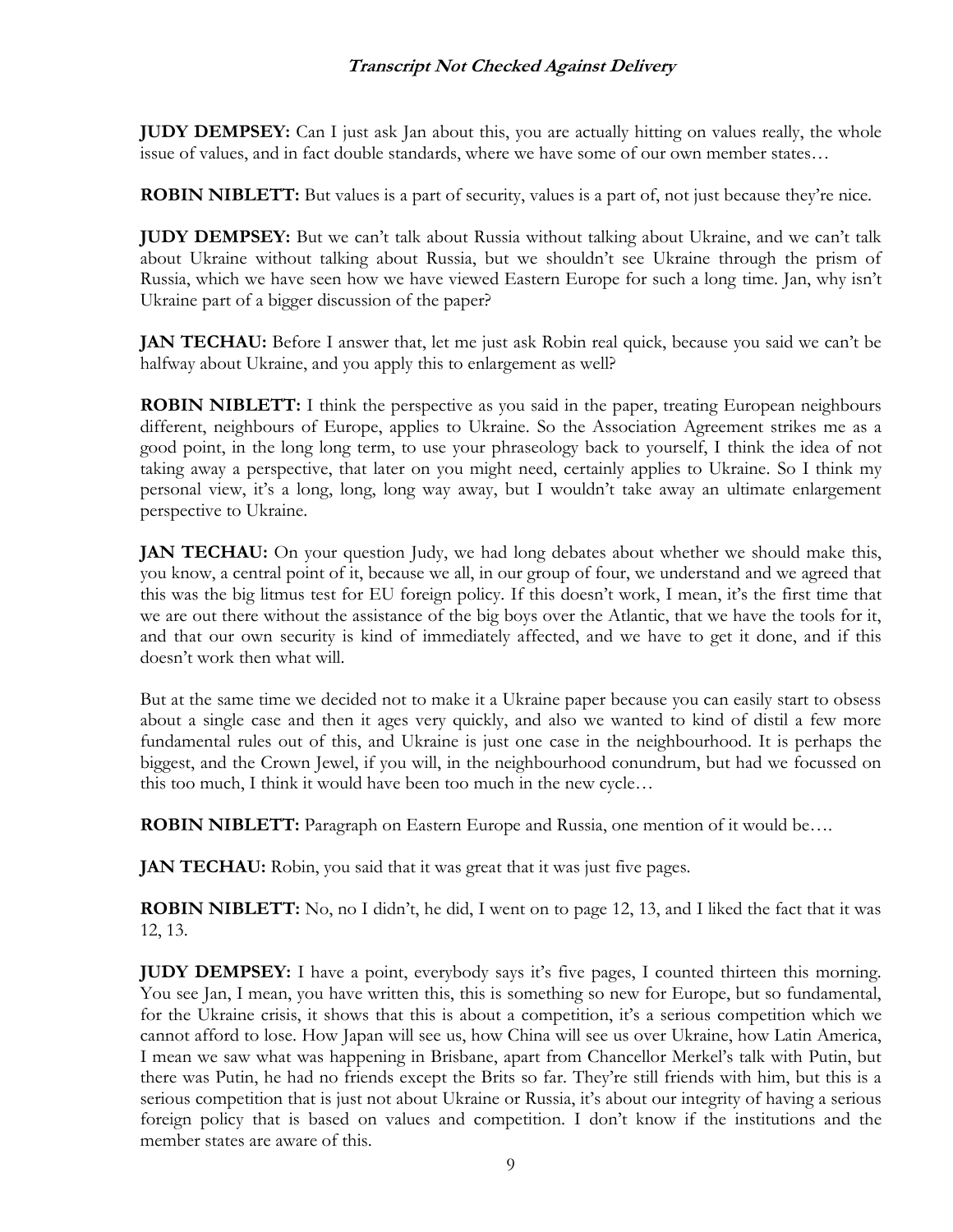**MARTA DASSỪ:** One word on that, it could have been interesting in my view, Jan, to try to understand in the paper why we made some mistakes, let's put it this way, in Ukraine, because clearly we mismanaged that, and the lessons learnt are important, so this is the missing link in my view.

One word I would like to add on that is apparently, as far as I know, the first Foreign Affairs Council ran by Federica Mogherini precisely was on Ukraine, and she introduced a new methodology which could be a very good innovation in a sense. She produced an initial paper on Ukraine, with many different options discussed in the direction of the National Security Advisor if you wish. That was part of the discussion on Ukraine, leaving aside Russia for a moment, for the next council, that apparently went on very very well.

So judging from this first Council, the idea, some of the ideas you are raising the paper are already at work.

**JUDY DEMPSEY:** I want to pick up on both of you on this. Actually, I don't agree with you Marta, I think it would have been a mistake because it would have been unending to write about the lessons learnt. I think it would have been a mistake to say, what lessons have we learnt, because there are so many topics we could have brought up, apart from Libya of course, and Ukraine. I think they were right to focus on the future, this is very important.

What I find interesting about an aspect of the paper which in fact gives too great a role to the foreign ministries and maybe Mogherini's role may be easier, because foreign policy now is really in the hands of chancelleries, in the Prime Minister's office, really. So we see the foreign policy shift on the national level, that's become very much in the chancellery, I would be interested in what you say…

**ROBIN NIBLETT:** I'm not talking about this at all. He's joined the wrong part of the government.

**JUDY DEMPSEY:** Well of course, I'd forgotten, yes, the Foreign Ministry, yes. But I mean, it is interesting that we have seen this evolve over the past couple of years. Jan, do you have any thoughts on this, will it make our job, will it make the institutions more brittle or actually, this is not a bad thing, that the leaders made the foreign policy?

**JAN TECHAU:** This is really stuff on Stefan Lehne's topic, who is asking in a forthcoming Carnegie paper, whether prime ministers can actually do foreign policy, and wait for a brilliant piece of reading and it's going to be out soon. It is, on the one hand, it is a sign that at the EU level, member states realise how important this is, and indeed this can't be a side show any longer. That's the good side of it.

On the other hand is, when you go the top level for foreign policy, right away, kind of keep the foreign ministers out of the equation, you lose escalation depth, you go to the big boys right away and then once something ends there it ends there. You don't have the preparatory phases that you need, where you need to straighten things out and have reflection time built into it.

Then plus the other thing is, is that of course there is a fantastic tendency is all member states I think, of chancelleries and president's offices and prime minister's offices to sideline the foreign ministries, have it all done by their small group of advisors, thereby losing out on perspective and on depth and on knowledge. That tendency of course is worrisome, and I think perhaps, in an ideal little world, Miss Mogherini in her new job, can perhaps work a little bit as an antidote to this by activating the foreign ministers more, if that's in her capacity, she needs a lot of skill for that though.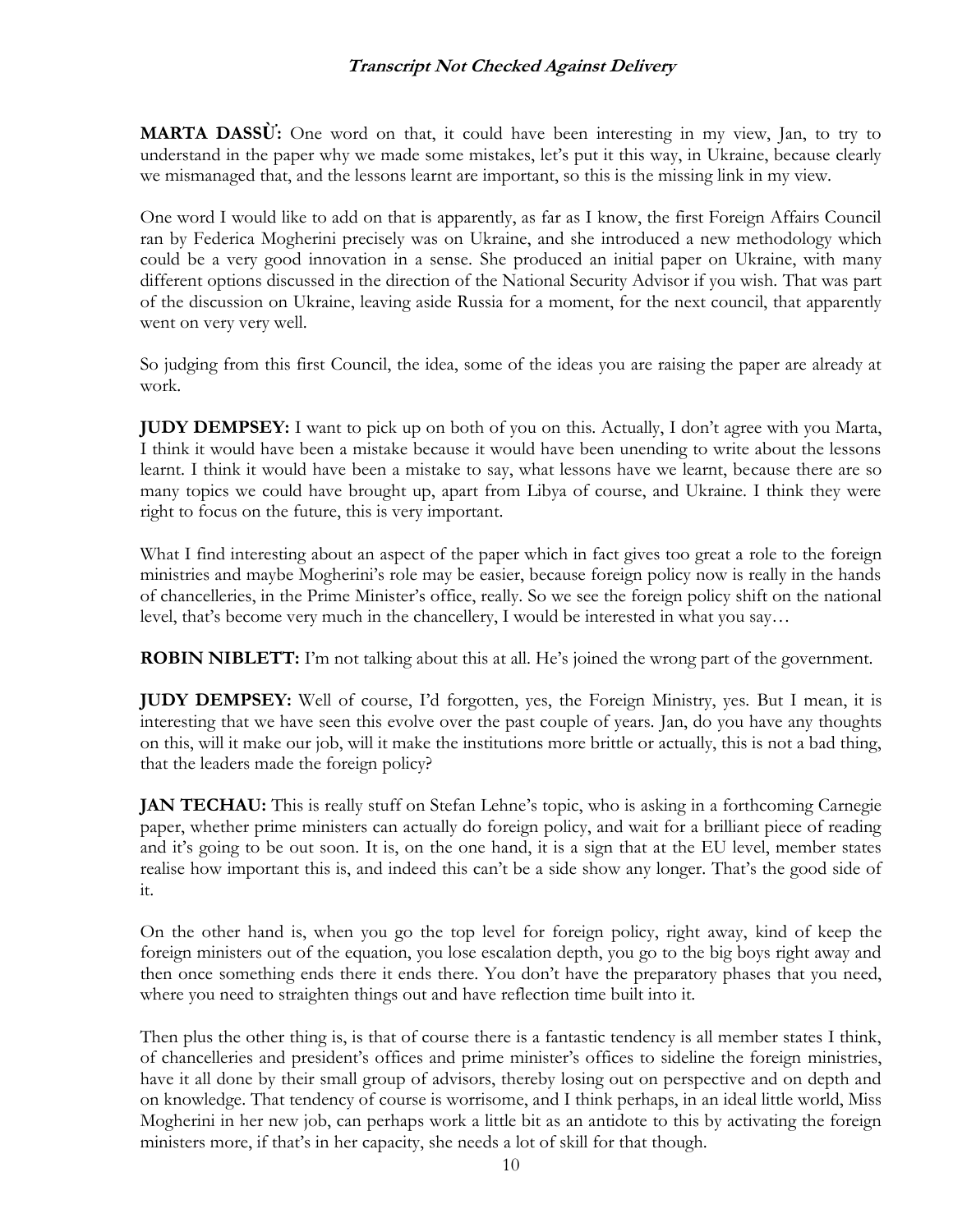**JUSTIN VAÏSSE:** Where you stand depends on where you sit, right, we all know that's true, so foreign ministries, at least in France, are still very important, they decide on foreign policy and they rely on their policy planning staff a lot. But joke aside, I would venture that, a couple of things. There is a diplomatic, so that's to go in the sense of what Jan was saying, there is a diplomatic knowledge or know how or sensitivity which is necessary and which should not be skipped for the escalation reason you gave, but also for the expertise itself.

To take a slightly different angle, this is also a question that will be put to Mogherini as she takes on her job, which is what her relations will be with the Commission. We're not going to do lessons learned, but I do think that we have run the risk or we have seen the effects of what I would call under politicisation of some issues. I will give just two brief examples.

The first one is Ukraine, the DCFTA Association agreement. I think the EAS was not sufficiently involved in managing the diplomatic aspects of that. But the second one perhaps, Marta, would be how the Environment Commissioner dealt with the issue of the Emission Trading System for the International Aviation Organisation. I think she was right, and I think the EU was right, in trying to get the aviation emissions, which are completely outside the international framework of reducing emissions, they are outside of CWIRTO [?] etc, into the main fold. But the way it was done, I would argue, we've been waiting fro the countries to act multilaterally and they've not, so we've acted basically unilaterally.

I think a dose of diplomatic expertise and input into this would have yielded better results. So based on these two examples, I do think that among the different balances that Mogherini must get right, there's also this thing, we don't want to give all the tools of EU Foreign Policy, because I think we would run the risk of over politicisation, that is to say if countries intrude upon trade, foreign aid, etc, too much. But of course she should have a say in things that are about external relations like trade, foreign aid or these energy and climate issues, a bit more than has been the case. So this is also to speak in favour of foreign ministries.

**JUDY DEMPSEY:** By the way, the other side of the room, we had a distinguished Foreign Minister here, Sikorski, so it just shows how important foreign ministers are, for Carnegie. So these are all very important issues but I want to go back to one of the issues that really struck me, the military, the very small section on military. There's no mention of hard power in this paper and I would like to ask, whoever wants to take up this question on the panel, I mean, what is foreign policy without hard power?

**ROBIN NIBLETT:** I am critical of the paper here and there, but there was some quite good stuff I thought on hard power issue.

**JUDY DEMPSEY:** No, I have it here.

**JAN TECHAU:** There is an entire annex on security.

**JUDY DEMPSEY:** I haven't got the annex.

**ROBIN NIBLETT:** You've got up to page eleven, so in that case you do.

**JAN TECHAU:** This is shocking Judy.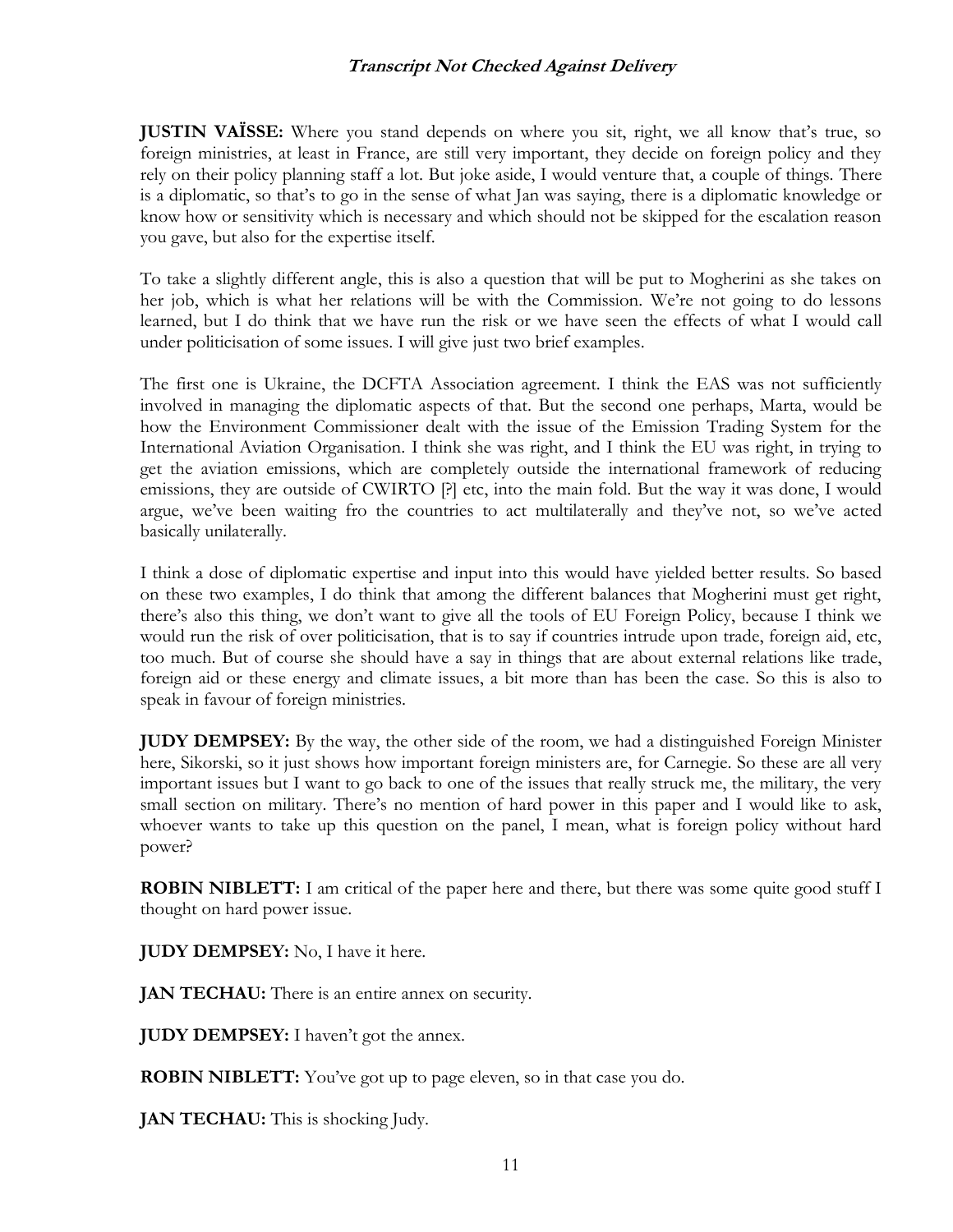**JUDY DEMPSEY:** Page nine, do not shy away from political confrontation. The EU has no interest in accommodating a neo Imperialist power in its Eastern neighbourhood that is keen on expanding control over other issues using coercive means including military force. But actually, what we are now facing, what foreign policy is, what foreign policy has to be underpinned, is the instruments of soft power, but we have to decide what kind of hard power instruments we are going to use as well. Do we have these?

**MARTA DASSỪ:** The budget is made very clear in the paper to be harnessed. What I would say on that is in my view, economic policy in this moment, and foreign policy go in opposite direction, in the sense that the kind of fiscal stringency at the national level, prevents us to spend enough for defence and security policy. If we look to Italy for instance, we just decided to cut down again the defence budget, which is a shame, and it is clear that we need to do pooling and sharing etc etc but it will be very difficult to build up a real capability in military terms, cutting down national budgets.

**JUDY DEMPSEY:** But Jan, you mentioned whoever in the office wrote this, the demilitarisation of Europe has to be stopped, how?

**JAN TECHAU:** That's very simple to answer, what I've done is another question, it's we have to spend the money that we have better and we will ultimately have to spend more, I think there's no way around it. Even when we do pooling and sharing at the maximum of what's possible, and the most positive scenario on pooling and sharing, that will not give us, you know, the return that we will need. But there is no wining with this one, even I think the Ukraine crisis has not really been a major wake up call. It has been in an individual state, but it has not been on an across the board kind of European movement in that direction. Quite to the contrary, there are allergic reactions to this, even when you incite them into the debate.

To get back to your original question, what is foreign policy without hard power. We were very cautious in our paper on hard security. We put an annex in, on security stuff in there, and even on the first page, there is a reference to it, that it needs to be stronger, but we know we have no illusions about the state of military affairs in Europe, and what's possible within the next two or three or four years. I think that's actually very limited, and therefore we think that actually even small progress is big progress in the EU, and we put in the annex, cyber security, where actually the network nature of the EU is almost like a kind of the ideal organisation to deal with that a bit more, but then again, cyber is a lot more about intelligence and that means that it's difficult.

In the end, I think you have to accept that foreign policy and diplomacy will be in a state of under development if it doesn't have a hard power component. Diplomacy lives off a hard security, hard power element to back it up. We are a huge player money wise in the Middle East, we are a zero player in the Middle East because we can't issue security guarantees. It's one currency of diplomacy. We were cautious, but if you are really honest to yourself, we would not be a diplomatic powerhouse ever, if there's not a considerable military backbone to underpin it, either in the member states, or in some very very distant future, and perhaps in a pooled and shared kind of way.

**JUSTIN VAÏSSE:** I just want to make a quote, I like this quote saying that every country as an army, its own, or that of another country, just think about it.

**JUDY DEMPSEY:** I am thinking about that, and Sikorski actually said that he would be much happier without any foreign army in Poland, except he's happy to have NATO there. Robin, correct me if I'm wrong, but next year it will be the new British strategic defence review and we've seen practical decimation of Europe's, what used to be one of the world's great military powers, which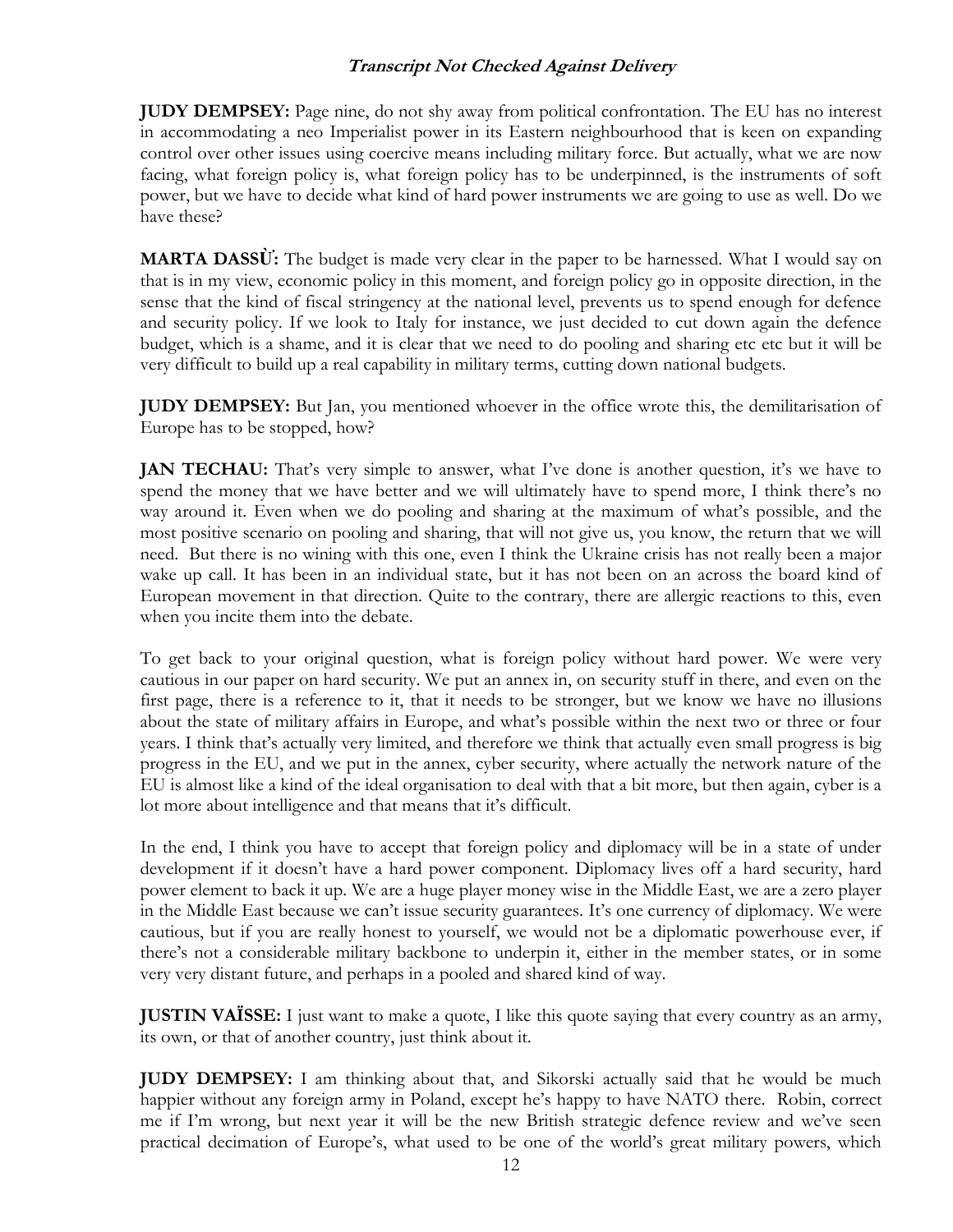affects Europe. This demilitarisation, taking what Jan has said, how do you reverse this, €200 billion is not peanuts, this is what we spend every year.

**ROBIN NIBLETT:** Look, it's very difficult to reverse and I think you're absolutely right to point out the UK, along with France, one of the two European members of the UN Security Council, proud of their military heritage and their ability to bring the military dimension to diplomacy and into international affairs, and despite that, it's one of the sectors that has taken very hard cuts. Although the government promised that if it rewon in the next election, that it would start increasing the spending again in the next parliament, the numbers that we've seen right now in this rather bizarre Shadow game in the UK, about the UK being an austerity country which is a little weird as we're still running 5%+ of the GDP as a deficit, never mind, but still, we're going to have that going for a quite a long time into the next parliament.

So actually that idea that we would be able to cut down and then build up again, although there is some modernisation taking place, we are being forced into some very difficult choices in the UK, in terms of the nuclear commitment, aircraft carriers, things that perhaps at one point, made sense in a larger global sense, for the ability to be able to pool with others and team with others, we don't have as much money to spend as we did.

What it means though is that so long as Europe is still in a period of economic recovery from this really devastating financial crisis which really masked the fact that all European countries the UK included, having to adjust from a welfare focused system of economic growth to one in which it is not competitive any more to sustain it. We are having to make such difficult political choices. The spending money on defence is really difficult when so much, as you said, of power is centralised in the chancellery of the Prime Minister's office, they can't answer it. So I think the UK will not descend below a certain level, but the idea that we're going to be able to step up again and perhaps lead, a sense of a bit of a renaissance, of European military capability is just not going to happen for the near term.

**JUDY DEMPSEY:** Which is really ironic, given that an economic crisis should spur pooling and sharing and more efficiency, but it isn't.

**ROBIN NIBLETT:** Pooling and sharing doesn't always make things more efficient, this is part of the problem.

**JUDY DEMPSEY:** You must have seen the A400N, frankly, may it fly safely.

**ROBIN NIBLETT:** It's part of the problem.

**JUDY DEMPSEY:** This brings us, this should bring us to the transatlantic relationship to NATO, because actually, it is NATO that, excuse the pun, is calling the shots now, in the Baltic. I mean, the EU as security provider, or ESDP or CFSP, is playing nothing, no role whatsoever in the Baltics, in reassuring the Allies. Of course it's NATO, but you wonder, how much longer the United States will accept this demilitarisation of Europe, in terms of, they want, the Americans want to be a serious foreign policy player, they want Europeans to do the burden share, they want Europeans to get the business finished in the Balkans.

**MARTA DASSỪ:** Yes, they said so very clearly since a very long time. I guess the alternative is not clear, not even to the United States, because after all, they also need Europe, so it's a difficult balancing act. But looking to the future of the US European relationship, I think that [unclear] is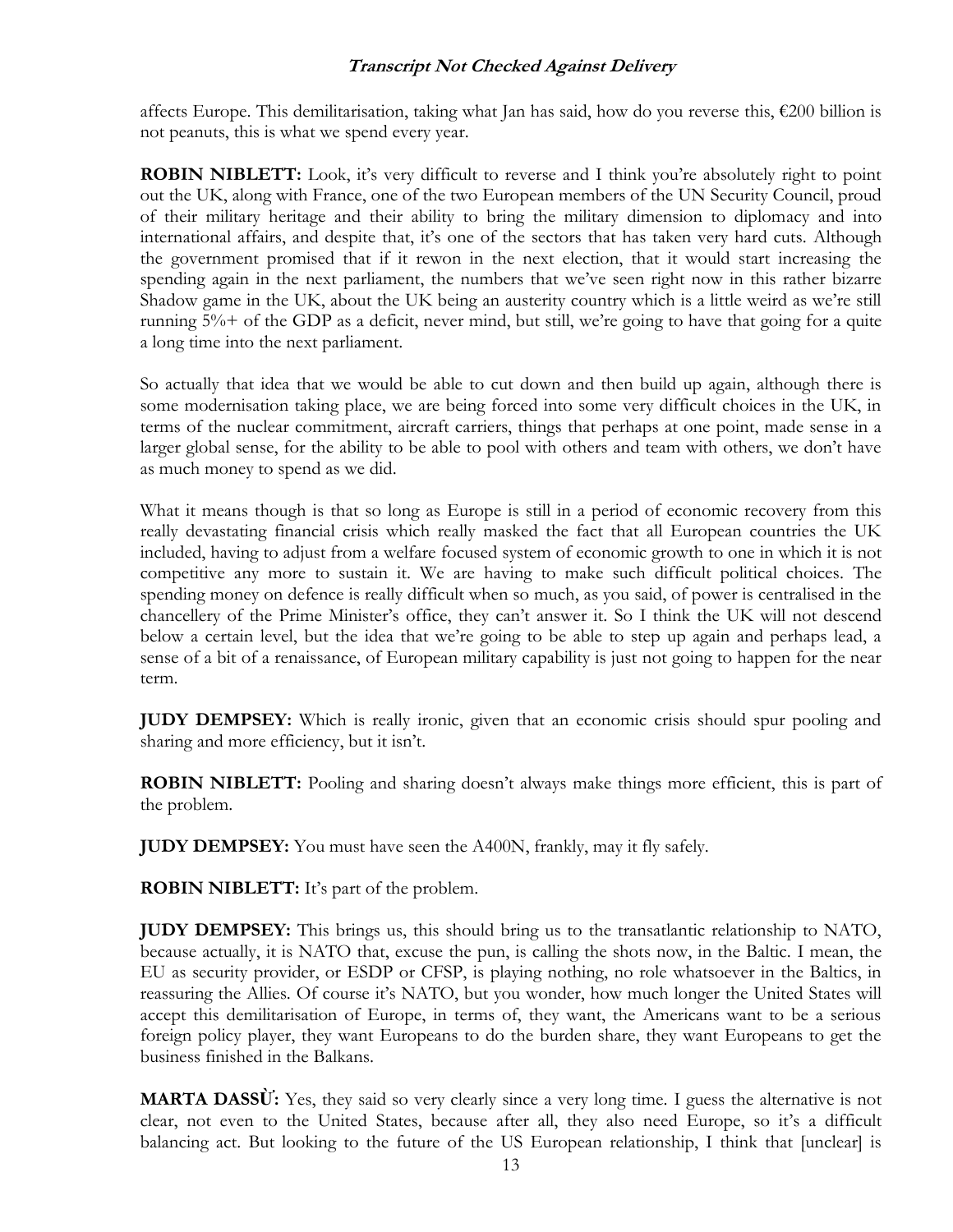important, the trade and investment partners, this is a point I guess you make in the paper, and 2015 will be really a key year for that. I would like to underline the importance of that, because either we are able to build up the score and to renew if you wish, transatlantic relationship at the core of this liberal order we would like to enlarge, or it would be a really much more difficult.

**ROBIN NIBLETT:** I agree with that point, I just want to say that I think to say that NATO is looking after the Baltics and Europe isn't, I mean as you well know Judy, NATO is made up mostly of European countries, which are committing under the latest [unclear] Action Plan, both commitments and are starting to put a few troops in there, tripwires, etc etc. So to my point of view, I thought the Wales Summit actually worked quite well in that sense, it was difficult, but it has led I think to a shift institutionally, certainly amongst militaries and defence ministries, to start to think differently about European commitments to actually hard security in Europe, through NATO however, not through the EU.

**JUDY DEMPSEY:** Actually I am glad you raised this issue, the Wales Summit. What was most interesting was not the Wales Summit per se, it was the debate taking place in Finland, and in Sweden, and what's happening in the Northern Tier of Europe. It's not juts about Ukraine or the Baltics, it's about the Artic Circle. Now, which brings us in, and Jan, this is an old hobby horse of mine, I mean this paper is about foreign policy, but also a successful foreign policy requires a shared perception of threats. Have you reached that stage in Europe yet?

**JAN TECHAU:** No, I mean it's quite obvious in Europe that we haven't, neither in the EU or in NATO, and NATO, I think political pressure is easier to channel, if you will, that in the EU, so you can create unity even when you have diverging views. But across Europe not, the Ukraine is a good example, but not only, people in the South look at things different from the North and East and West. We have those divides and we can't just poker them away.

This is why, Fabrice knows this, that is one of my hobby horses as well, that both my recommendations to the NATO Sec Gen and also Miss Mogherini would be, to make themselves the advocates of a shares threat assessment, and in the sense that they also risk, antagonising some of their client member states by making a suggestion of what the shared threat is. If you feed it into a working group, and have all 28 and both organisations agree, what you will get is something that will be very thin. But if you have one of the leading people just go out there and say, this is what I suggest is our shared threat, then you get a debate because some will disagree. Again, the shared threat perception is a lot about process, and I think we need daring people suggesting what the threat is, so that we can actually rub ourselves against it, whereas what we have now is a least common denominator, which means nothing.

**ROBIN NIBLETT:** Especially as the response, certainly in Eastern Europe, Central Europe, will need to be across a spectrum of security in which maybe NATO, including its European members are playing at hard end, the EU is playing at the softer end, and then there's some blending in the middle, in police forces, in gendarmeries, anti corruption border surveillance, ultimately the response is going to have to be NATO plus EU, so as Jan is saying, if you are not sharing the assessment, how are you going to end up with the outcome?

**JAN TECHAU:** This is also where I thought where Sec Gen Rasmussen, in the last couple of months of his tenure, where he antagonised a lot of people in the member states by being very very strong on Russia, where you can disagree or you can agree with him, but the point is that there is somebody who is making a claim, and then you can actually argue with it, and thereby it becomes that much clearer.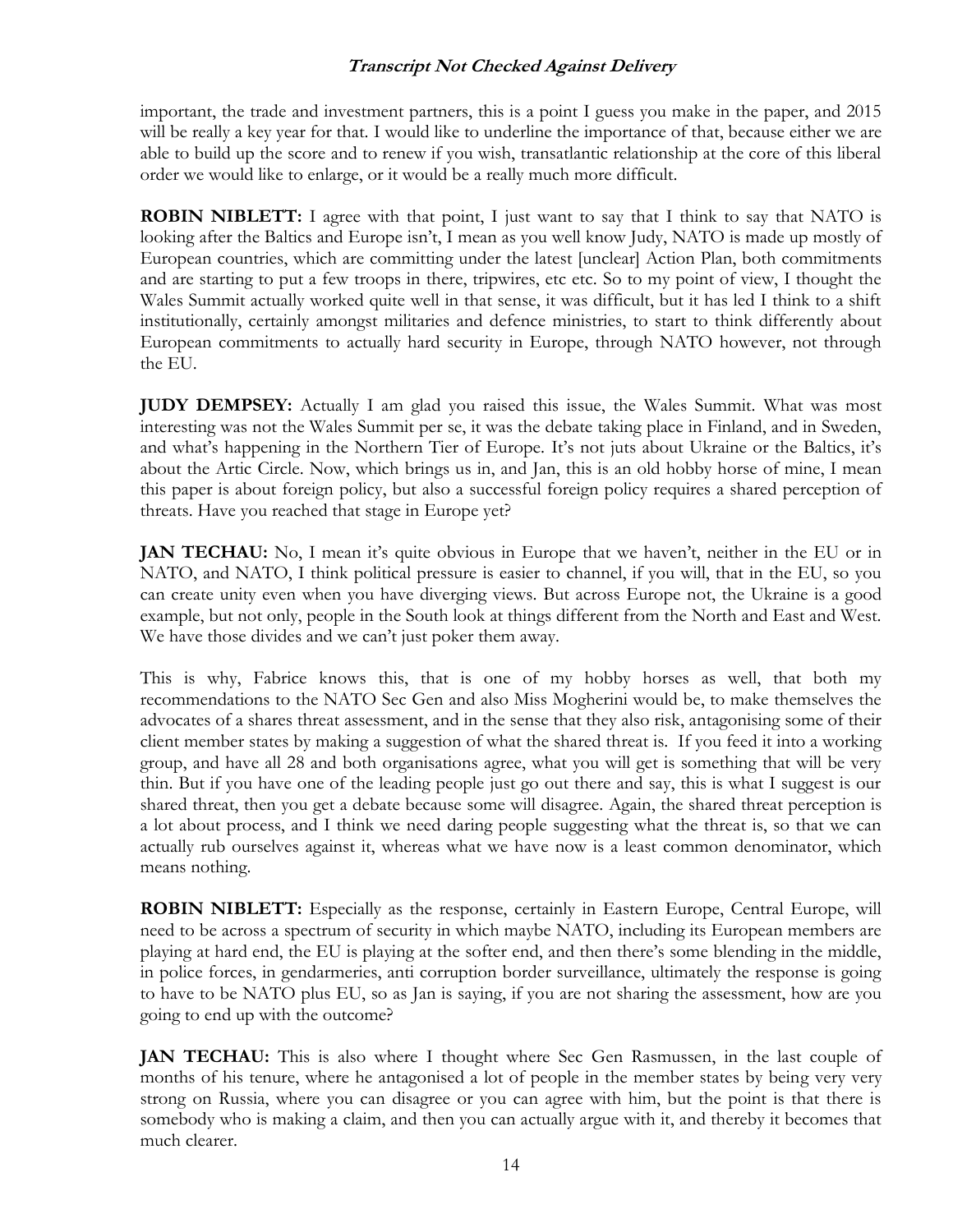That's why I was actually thankful to him, not so much because of the point he made, even though I happened to share his assessment, but because he actually dared saying something, and there is a striking absence of people daring to say something on these things.

**JUDY DEMPSEY:** It's calling for clear leadership and clarity. Justin, you wanted to come in...

**JUSTIN VAÏSSE:** Well, no, just to reinforce the point about the fact that many European members of NATO sent troops and fighter jets to Poland and other countries to enforce the sovereignty over their air space, but also just for reassurance. More generally, we should not start from the premise that it would be a given that we would share threats, because we don't share the same threats. I mean, when you are in Portugal or in Ireland, you don't share the same threats as when you are in Lithuania, right, and when you're Spain or Italy, in terms of migration, or when you're France or Germany or the UK in terms of foreign fighters, you don't share the same threats.

When you have very active trade relations with Asia, you are not exposed to the same extent to piracy off the coast of Somalia or to other disruptions. So it takes effort to agree on a common definition of the threats, and it takes solidarity. I think it's more about solidarity, it's not like a geopolitical or intellectual disagreement, it's just reality, where we don't exactly share the same threats, but how do we bridge that, and how does your vulnerability becomes mine so we can work jointly.

**JAN TECHAU:** But even that is not being said in this town, that we don't share our threats, you know, everyone has this lukewarm agreements that we share some threats here somehow, but neither does that mean anything on yes, we do share them, nor does it mean a lot on the no, we don't share. But this is a great statement, I like this, no, we don't share, now let's work around this next solidarity argument, I think that's a constructive way of going about it, instead of just kind of eerie silence.

**JUDY DEMPSEY:** Before we open this discussion out onto the floor, I've got one quick but very important question, which is a central element of this paper, the role of China. Sitting around here, do we see China as a competitor, a threat, an opportunity? It's not clear, I would like to hear how you see China.

**JUSTIN VAÏSSE:** I am happy to take the first stab at it. I guess it's all these things at the same time, and that's why we need diplomats, right, because it's just to manage complexity. If we could summarise the complexity of foreign policy to the cherished simplicity of just one bumper slogan, [unclear] Politik or Containment, etc, it would be nice, but we can't. It's just reality, we can't, we have too many interests, interwoven interests, and China in particular has too much importance in too many issues for us to reduce it to just one catchphrase. What I think we should always sort of keep sight of is that the world that Europe has created, once again it's this issue of norms and narrative, and that the US and Europe in particular, but others as well, have created over all these decades since 1945, is a world in which we feel comfortable, in which we are able to prosper, etc.

China has been able to prosper in that very world. That's really important, but it doesn't feel comfortable in that world. I think on many different issues, China thinks that world, that order is Western, and that it won't do justice to its growth, to its legitimate claims etc. So it is both taking advantage of this world, and that's good, and being a stakeholder on some issues, and challenging it and contesting it on some others.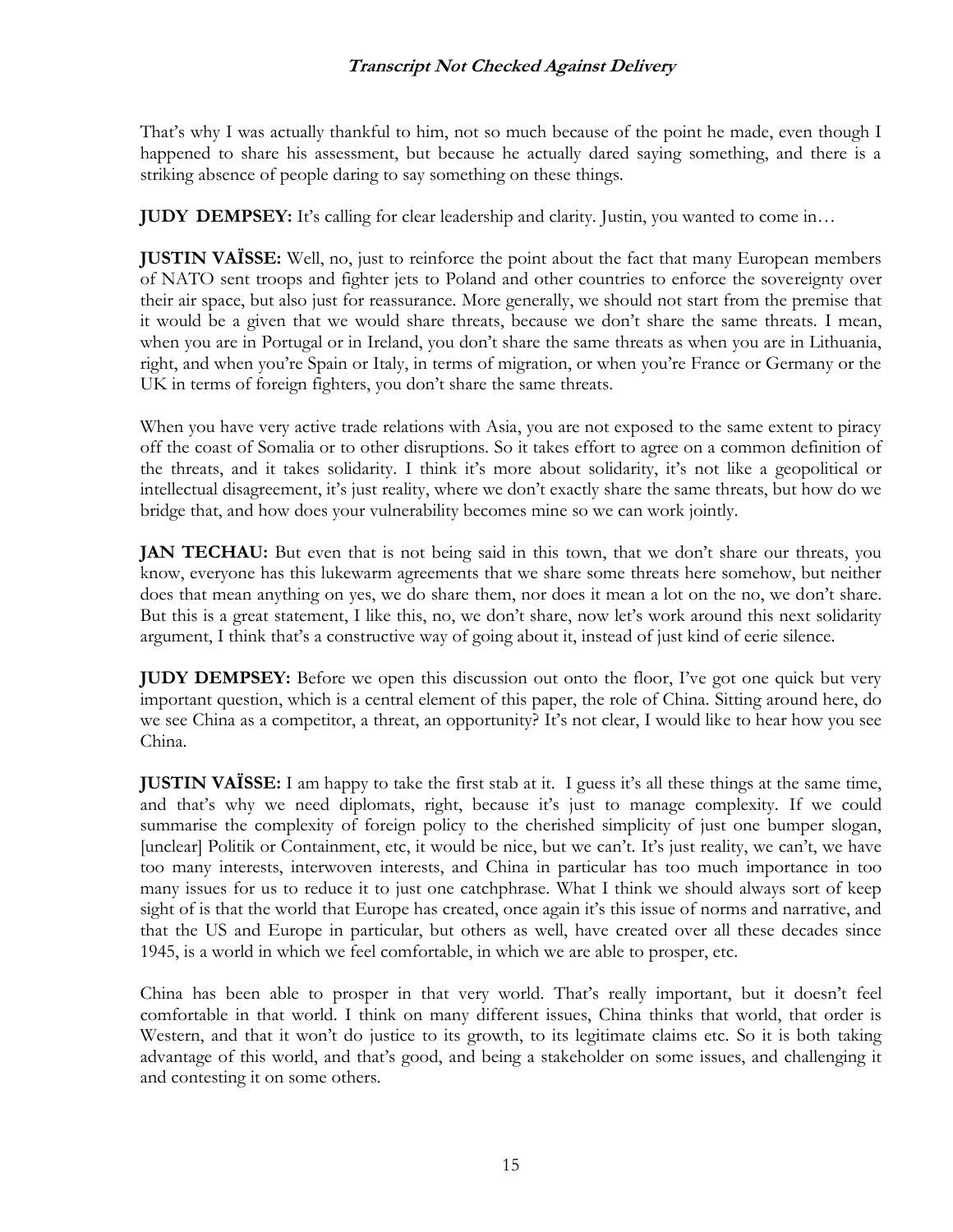So I'm not saying we should resist that by all means, I'm just saying that we should be clear about what the norms, what the rules of the road for the future are, so that the world remains rather comfortable for Europe.

**MARTA DASSỪ:** I think there are two important points on China moreover. The first one is that China is entering Europe with important investments in infrastructure, energy, etc. etc., so this not only a problem of what do we do as Europe in East Asia, which is the traditional way of looking at that, we have China here in Europe.

The second point is Africa, because Africa is a bit of a wound in the paper, if I may say so. But China and Africa is a real problem, our relationship with the US will be important if we look to Africa together, and there is an important point concerning energy diversification. For instance, one of the lessons he and I drew from the crisis with Russia is to try to reconvert to new sources of oil and gas in Africa, playing a sort of North/South card instead of an East/West one, and this is in agreement with the US, so this is changing completely the geopolitics of energy.

**ROBIN NIBLETT:** Just one very quick one about China. Again, one of the good things I think about this paper is the extent to which it really brings this issue up, puts Europe in its true context, as it does through many of the aspects. It does point quite a bit to the China risks, what if it collapses, territorial disputes, I think one thing we need to think about is what if China succeeds as well? If it carries on and they manage themselves, the weight of China is massive and interestingly, I think it gets a bit to Justin's points, China has interests in a rules based order. Ultimately, China may play more on the rules agenda with Europe than America might.

**JUDY DEMPSEY:** Very interesting. Now I want to talk to the audience. Now, I am taking bunches of three questions. One, identify yourselves, two, short and to the point question, I'm not going to encourage statements. Gunek first, Ewe second, this lady is second, and this gentleman there is first. Gunek first, please identify yourselves.

**EUGENIUSZ SMOLAR:** Eugeniusz Smolar, Warsaw, Foreign Policy Analyst. It's a good preparation for the meeting with the European Policy Planners which I am going to have in half an hour. I would concentrate and would like to ask you, before we go and to have an apparent policy towards China, which we don't, we have a trade policy, we don't have a policy towards China. It reminds me of a song Jacques Dutronc [?] sang, [French] armour, armour, armour, the EU ambassador to China has told me that his big success was to force DGs to inform him about the delegations coming to China, not to mention [unclear].

The question is, is not less the better in our new approach to the foreign policy? We should stop the silly war of institutions, I hope that this Commission will be better streamlined than the previous one, but actually, the competition between different parts of the Commission and the EU has prevented us from doing a job. Full stop, so any ideas on that, so co-ordination. Second if I may….

**JUDY DEMPSEY:** No, I'm sorry, everybody else will have a chance. No, I'm sorry, no. I'm sorry Eugeniusz, they will answer your question though.

**ROSA BALFOUR:** Thank you, Rosa Balfour from the European Policy Centre. I think I need to give you a paper that I've just written precisely on this, arguing that doing less is not better on foreign policy. What I wanted to say, the first thing about Eastern partnership, Justin, you said it was the antechamber to accession. I think a lot of countries felt that it fell short of being the antechamber of accession, and actually the EU has been carrying this ambiguity for a whole decade, between the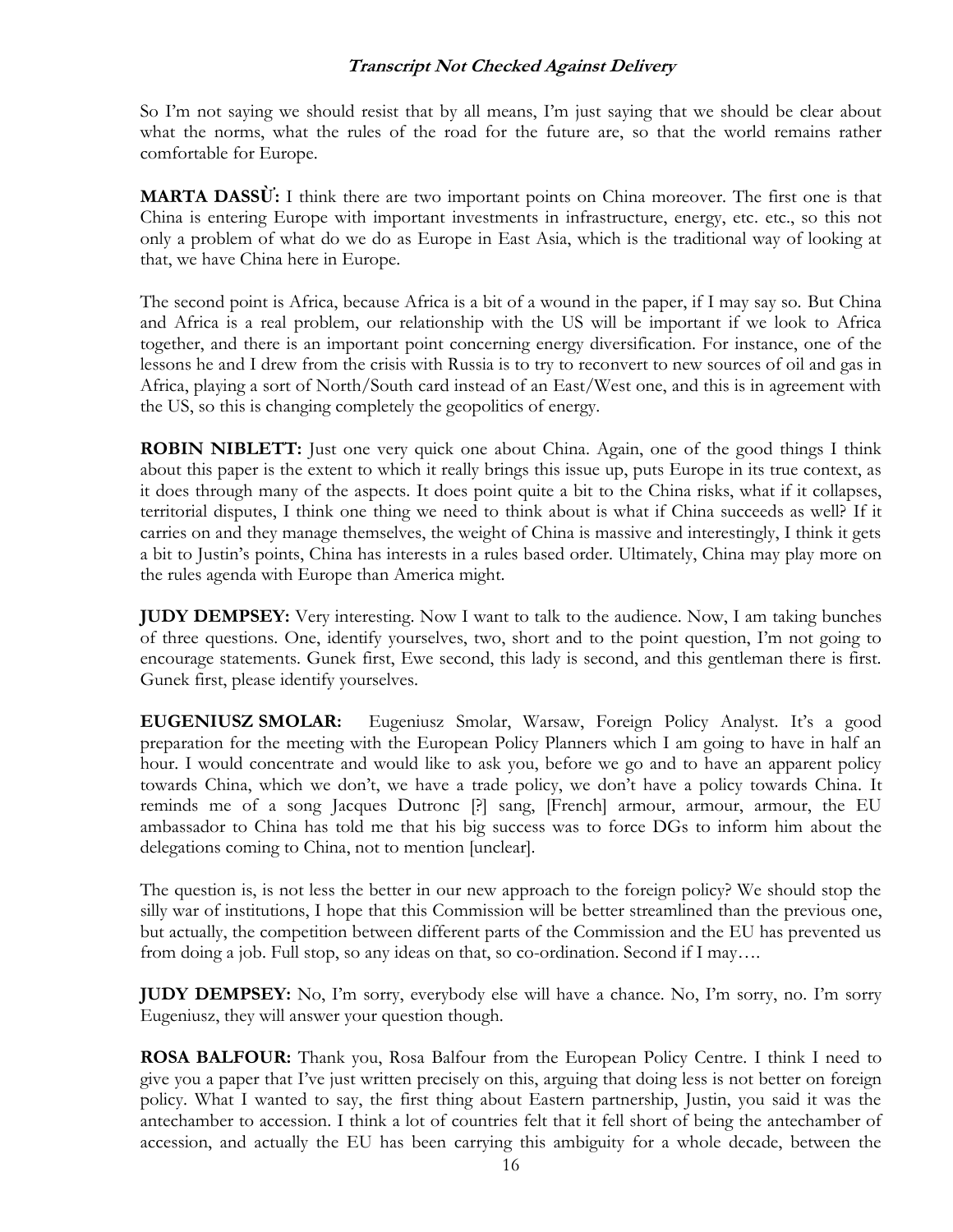Orange Revolution and last year, and ambiguity has harmed EU policy, as well as the countries. I think that ambiguity is actually one source of fragmentation, because it underlies the different perceptions, number one.

Number two, if the Arab Spring and Crimea have not jolted the EU into becoming more conscious of the need to be a global actor, what will, that's for everyone.

**ROBERT VAN DE ROER:** My name is Robert van de Roer. I'm a diplomatic commentator, trainer of CEOs and formerly a journalist. Thank you for your great insights, but let's humanise for a moment. Mogherini is widely perceived as a diplomatic rookie, perhaps that's the reason why she was chosen. I would like to hear the view of the panel if the problem is her lack of experience.

**JUDY DEMPSEY:** Okay thank you. Three great questions. Eugeniusz, we will take Eugeniusz's question first, less better, stop the competition of the institutions and Jan, I can't ask Stefan, he's not on the panel, maybe we should ask him, we can ask him if he wants to, but we should kick off with Jan's question, then we go onto Rosa's question about if you haven't learnt anything from the Arab Spring, and then the third one is Mogherini lacking experience.

**JAN TECHAU:** I think Eugeniusz had two questions, is less better and how to stop the civil war, there are two, so Eugeniusz, you are safe. Is less better? No, only if you can really clearly prioritise, which is one of the big problems of this town, because you know, not prioritising is the way to create consensus. If you want to do less and focus on two or three or four things, then you will have a super better discussion about what these two or three or four things should be. That might be healthy, but in absence of this, I'm afraid that we probably should have to focus on a whole kind of bandwidth of issues.

Rosa, what will jolt the EU into becoming a bigger player? I really don't know, but I think it comes back to one of the answers that I gave earlier, I think the real pain of this has not been felt. This has not been existential yet, neither economically nor security wise for us, and if you are a cynic, you can say well learning through pain is the only method.

Also the Americans haven't really abandoned Europe yet, so the pressure is low still for Europeans, if we're honest, we are kind of artificially topping the pressure up, because we think it's super important, but you know, the bulk of people don't think it's particularly high.

Finally, Mogherini's lack of experience, I listened to her during the hearings. I found her, for the inner logic of this bubble that we're in, I found her very very convincing, she was strong, enormous communication skills, great way to deal with the people, exactly the messages that people here wanted to hear, parliament and so on.

I had a meeting with her yesterday actually, and it was fantastic, really great. Is the weight there to bring to the negotiating table the kind of battle weight that you need, the resilience, and the super toughness, it's something that we haven't seen yet, so it's hard to say. But I think we should get away from this talk, how weak she is, how inexperienced she is and all this, and get into this kind of, give this lady a chance, she's clearly ambitious, she wants something, she's demonstrated this, now let her do it.

**MARTA DASSỪ:** Federica, if I may restate, underline this point, because first of all, foreign policy is her field, since the very beginning. She is 40 something, and she has been working in foreign policy for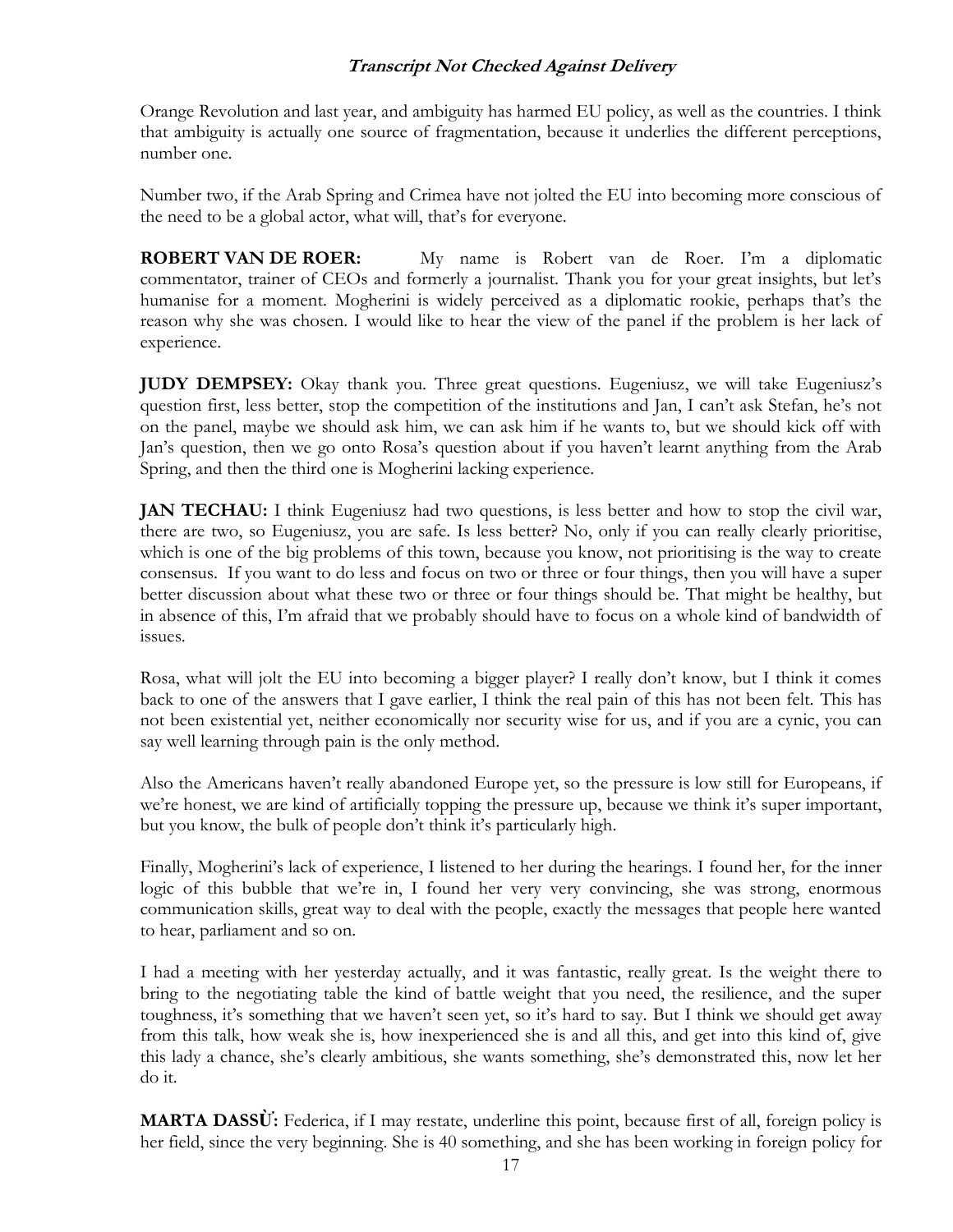twenty years now. Then she has been working for the Foreign Office department of the Democratic Party of [unclear] in Italy, which is in any case, a school for foreign policy, even if with a certain bias clearly.

But no, I agree with Jan that she can be good in theory, provided that what she had to do is doable. From this point of view, I think that the real point is whether she will be able to implement this new cluster system, to be the chief of the Rolex. If she succeeds on that, we will have a bit more and a bit better foreign policy.

**ROBIN NIBLETT:** One question that hasn't been picked up, just on the neighbourhood policy, say from my impression, I'm not a student of neighbourhood policy, but I think it's not the ambiguity about enlargement, because you have to be ambiguous in a way about enlargement, because there's no political support other than to be ambiguous. But it's not being sufficiently political about the process, of its value, and this was visible in Ukraine. We can talk more about it, but I think it's the lack of political sense behind it, too technical, not [unclear] enough.

But on what will push the EU into being awake, well where I'm sitting from, I'm quite impressed, I think the response to Russia has been very impressive, to Ukraine. 28 Countries agreeing on sanctions that carry real cost, in the middle of a recession, when a lot of people don't feel the pain and don't feel it's existential, I think a lot of politicians have gone out on a limb, I will put Angela Merkel at the top of them, and I think it's impressive actually. So I think we're actually doing okay.

**JUDY DEMPSEY:** I'm not going to say whether I agree or disagree. Now we've got three, the gentleman there with his hand up, the gentleman there with the glasses and you are the third, please.

**ALAN BOWMAN:** Alan Bowman, I' m with the Canadian mission to the EU here, but I just left the Canadian Foreign Ministry's policy planning staff, so I endorse everything Justin says about the importance of the role of these officers within foreign ministries.

I promised that I would stop staying the word narrative when I left the policy planning staff, but I will make an exception today. Justin spoke quite a bit about the Western narrative being in danger in the emerging, the fact that we are losing the fight on norms, on human rights, on trade, on all kinds of issues. But there were a few solutions, there were a few ideas as to what we do about it. The Americans are proposing TPP and TTIP as an effort to sustain those norms. Will there be any original ideas coming out of the new Commission on that particular front? Thank you.

**GIOVANNI GREVI:** Giovanni Grevi with FRIDE. First question, very quick, we are in a world of different pulls and powers, not necessarily in a world of blocks. Are we moving towards a world of blocks, in your view, and in this context in particular, how do you read developments and trends on Chinese Russian relations, and that does it imply for Europe. Second, piggy backing on this one very quickly, what is the selling point of Europe in these diverse worlds. It is a question that goes back to the question of narrative, but in particular in terms of Europe's selling points, if any, thank you.

**JO COELMONT:** Jo Coelmont from the Egmont Institute and for the Royal Higher Institute of Defence, so indeed military, and so my question will be no surprise. It's about indeed the military. I can read in your annex that there's this element, invest in European capabilities. That is correct, but if you want to invest, the first question that you encounter is to do what? Now if we look a little bit further on, it's mentioned that security sector reform should be the trademark for European Union. That is fine, but it is also mentioned that this includes police, judicial and military, and in that order. So that's also fine, and the only task that I see further on is cyber, cyber is important, but then again,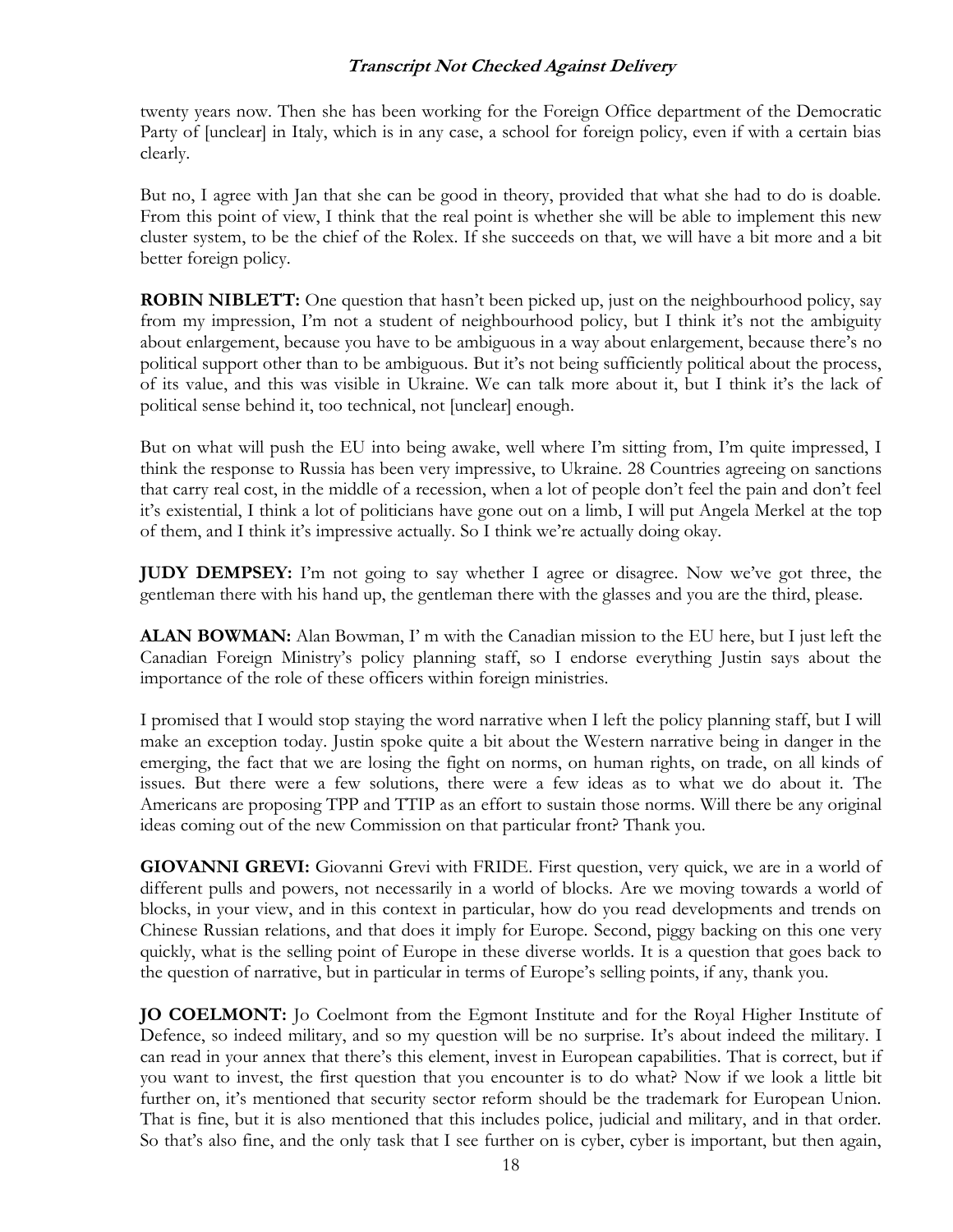the military is not to be the primus interpartes. So if the question is, I have to invest as a military, and looking through this annex, I only have to hire additional people for the cyber. So my question is, is operations of crisis management, autonomous operations of crisis management for the European Union a task or not? I think that is rather important, if we want to save our transatlantic relationship and if we want to save NATO, thank you.

**JUDY DEMPSEY:** Great crop of questions, thank you. Jan, can I leave you with the crisis management question?

**JAN TECHAU:** The answer to the question, yes, I think autonomous operations should be the goal. I know that the NATO only school would not like that message, but I think this is important because not only does it make us less dependent on the United States services, it will also make us more interesting for the United States as an ally. So it cuts both ways, there is no, you know, becoming more independent from the US, you know, because then we can do what they don't like, it's actually because it makes us more interesting as an ally. That's what we need to invest into.

I think it's very clear what we want to do with these investments, we need these, we have seen interventions in the last few years in our immediate neighbourhood, we need to be better at those, and we need to be able to do crisis management, perhaps even a longer distance, and we need to do security sector reform which requires forces, and we perhaps even need to have the occasional little deterrent force here or there. But even though, I will leave that mostly to NATO. So I think when you actually look to the essay, when you look at the second page I think, not just at the annex, I think we're talking about this autonomous capability which we think is really important.

**ROBIN NIBLETT:** Maybe just something on blocks very quickly, and Europe's selling point, because that was put together. On blocks, maybe we should just be short about this, because my instinct is no. I just don't think we're going into a world of blocks. I think these are axis of convenience, to use the phrase that's been used before, whether it's [unclear] China, Russia, North America, I don't think we're going into a world of blocks, don't see it. So let's just stop on that point.

Let me say something about Europe's selling point because this is a very interesting question, and having returned a number of years ago now from the US and moved back to Europe, I think it's the only part of the world that has discovered a way so far, and is fighting to sustain it, and I hope it does, of delivering socially just or socially minded prosperity. This is a really, really difficult thing to do, and we were able to do it partly because we in Europe were ahead of the curve, and we had industrialisation before many others and then the deals that had to be done after the Second World War, so that we wouldn't have the kind of extremist politics that emerged in the inter war years, meant that we then came up with a different system, American Ways A Winner was able to be more capitalistic and still entrepreneurial about its social system, whereas I think in Europe, governments had to strike deals with their publics.

Now we're struggling to sustain them. But we've got it now, even if we had to cut back and be more selective and so on, it is an amazing example for other parts of the world, that they come and look at and try see. So to fight for it, and to sustain it I think is one of the most powerful things that we can do. Also I believe that Europeans have very positive views of the value stuff, that Judy mentioned earlier, of what human dignity, individual rights, democracy, all of the positive things that can bring about life, but in a way, because we're not so powerful, we can't impose it.

Because we can't impose it, we don't try to impose it, and actually, that ends up being a strength. So people at what Europe's achieved, they look at at least what it aspires to, they're a bit worried as to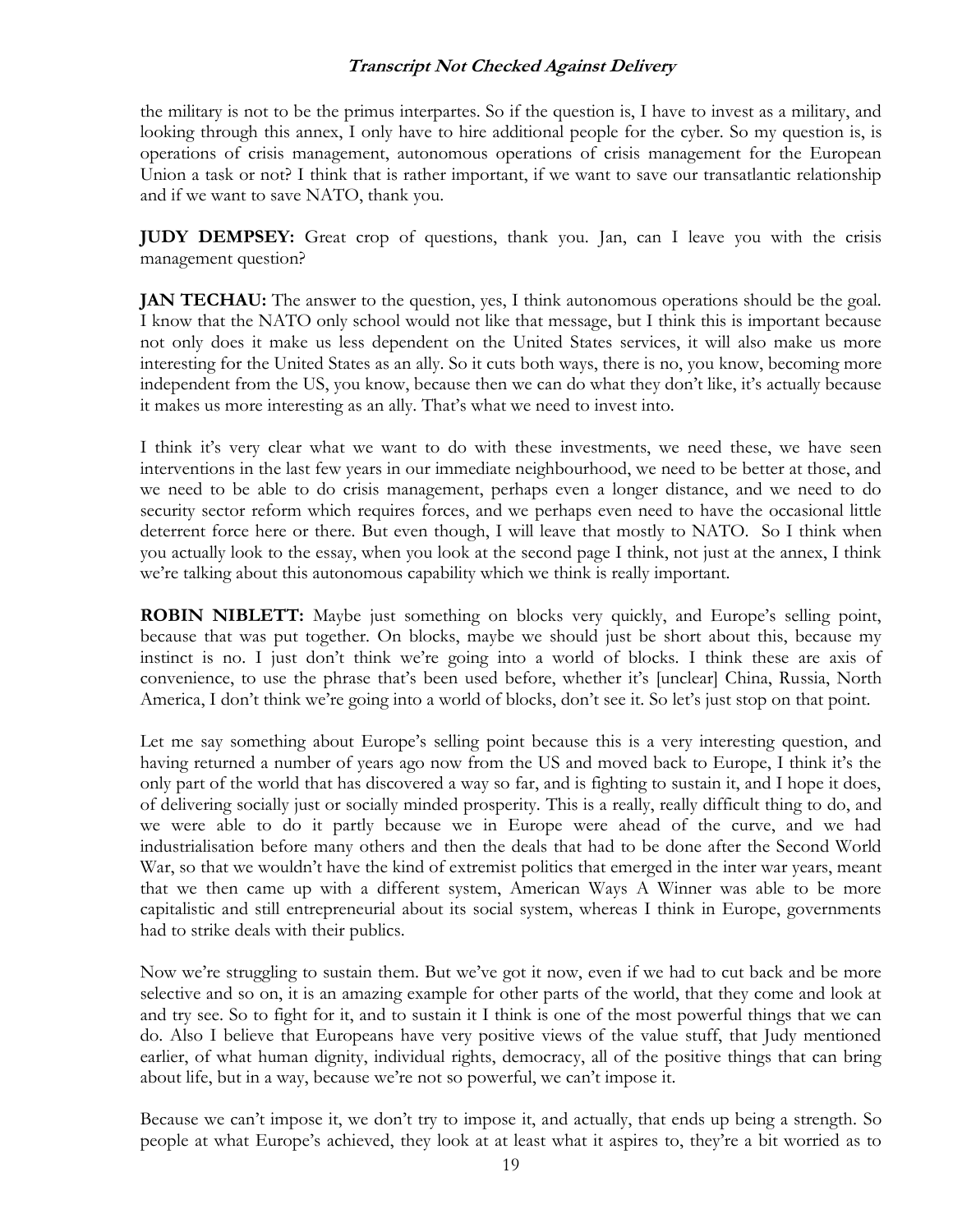whether we're going to survive our existential crisis right now, of demography and structural problems, but if we can, that's pretty powerful.

I think in today's world, where it's very hard to make a change happen from instigation, it becomes a powerful narrative, so I'm quite optimistic on Europe.

**JUDY DEMPSEY:** That's very thoughtful Robin, especially in the light of what happened at the Romanian elections. To be fair, we didn't [unclear] invest, the new Commission, that would take a long time, nobody knows, but [unclear] hasn't really come up with anything yet, Giovanni. Another group of three. One at the back, way over here, and somebody over here too. Jessica is first.

**JESSICA MATHEWS:** Just listening to this conversation as an American and reading the paper as an American, it strikes me that one thing that is perhaps not as prominent here as I think it should be, is that the United States badly needs Europe as a strategic ally, and as a strategic actor. We went through this period of, I call it semi madness, in the uni polar moment, US is going to rule the world, the book store is full of books that had the word empire in the title, thank Heaven we are gone from that.

The reaction to that was the lead from behind, pull back, there are maybe issues where we don't need to be the team captain, we can just be a player, or even on the bench. This could be a perhaps more sustainable role, and sustainable role for the United States, after seventy years of really being the central pillar of the world.

The pull back approach certainly hasn't succeeded. Either the world isn't ready for it, or maybe it never will be, I don't know. But this leaves the United States, I think, in limbo in thinking about its role in the world. It is very grey. Nobody quite knows, and it's more than just the fatigue of two unsuccessful wars. So to me, one answer to it is that the US needs to share this role with somebody, and the somebody is the EU, or Europe. Europe individually, because where else in the world is it?

So I heard maybe in Robin's early comment, I agree that no foreign policy can be stronger than a country is at home, or a group of countries, I agree with that, but I thought I heard perhaps an argument that the original European ambition to create this extraordinary collection of countries with a very high standard at home, still is pre-eminent. But then I thought to myself, but that will never be over, right. So that means, is Europe ever going to be ready to be a strategic actor.

So I'm trying to provoke maybe a more open confrontation of this question.

**JUDY DEMPSEY:** Thank you very much. We're running out of time, and we've got our three authors here. This is your chance if you want to come in on any of the points, Stefan says, Stefan Lehne says no, Daniel says no, they've all got very shy, Uli. Okay, then I will take two more questions, and I would like Jessica's to be done first. The gentleman at the back.

**DAVID VAN DUSEN:** David van Dusen, University of Leuven. On page nine, I read, this has already been quoted, the EU has no interest in accommodating a neo Imperialist power in its Eastern neighbourhood. I'm curious if anyone can honestly deny that this describes Turkey very well. It seems to me that the paper takes a very 20th century approach to Turkey, rather than a 21st.

**KAROLY BANAI:** Karoly Banai, former Hungarian Ambassador, currently a PhD candidate. Bearing in mind the way Russians use energy to penetrate into central and eastern Europe, my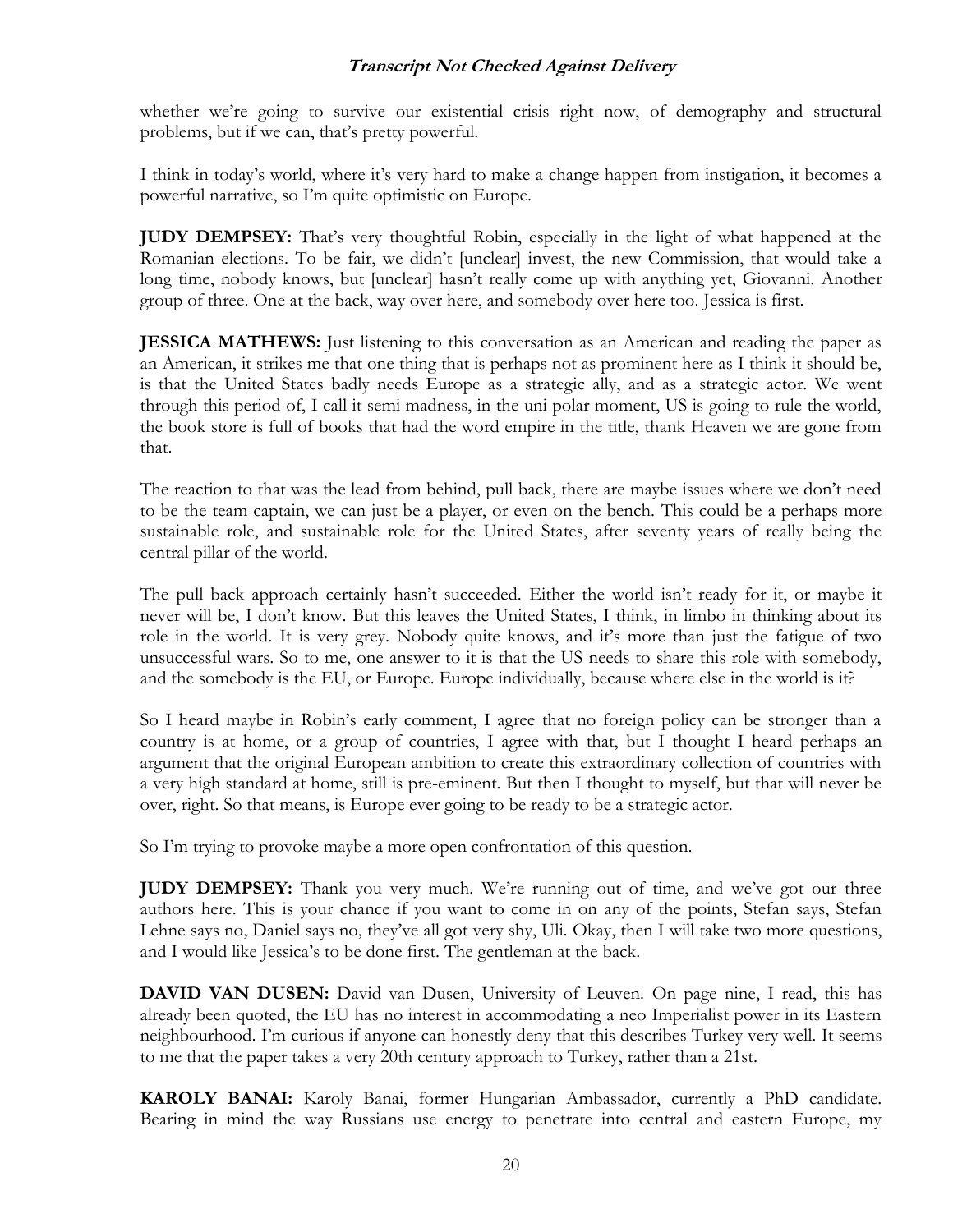question is, is there any chance for a unified EU common energy strategy, or at least the expression of solidarity, bearing in mind the diverse or different national interests in this field?

**JUDY DEMPSEY:** Jessica has raised a very important issue about even if the Europeans in fact understand the malaise that America is going through, Jan, do you want to dwell on this issue, it's just so complex?

**JAN TECHAU:** Yes, I would love to leave this to Justin, because he is the man to answer it. I can only think if there are two kind of repositories of populations at large that feel responsible for more than just themselves in the world, it is actually North America and Europe in the end, without trying to talk this down, I was just at a conference in Brazil, at a security conference, biggest security conference in Latin America, interesting debates, but not at all a sense of, very very consumerist response, very very, what can they do for us instead of what can we do for them. I'm generalising. But if you are looking for the two strong repositories for global stability, it needs to be us and the United States. I am very old school on this, and if we make ourselves weak and don't do anything to come back stronger, then the world is in trouble, not just us.

**JUSTIN VAÏSSE:** Just to finish on what Jan was saying, I would have two sorts of provisos. The first one is, that is true, but we shouldn't take this point too far, because the retort or the reply would be, ha ha, you are thinking that you are being generous and universalist when you are thinking of the others, when you are only catering to your own interest, and you use international law, you bend it when it suits you, and then you blame us for bending it etc. So I'm with you on that, that we should be really careful about how it plays elsewhere.

The second things is, because of what you said, I slightly disagreed with one point in the paper about, you know, leaving more space to emerging countries in unilateral institutions. Of course at some point we need to do that, but we shouldn't do that in just under just any circumstances or hastily, I would say. We should think really hard on how we do it, how we devolve them of power, because we should, because not all of them, and once again, it's just what you said, not all of them are so, will be as much guardians of the interest that multilateralism represents as we have been, and so self defacement should not be hasty for fear of endangering once again that world of norms that we share in.

On Jessica's point, you know, I guess we've seen tides of American introvism and extrovism. There was retrenchment and pull back in the 50s, in the 70s, perhaps in the 90s it's debatable, but certainly in the 2010s. But we've not left that world where the US is dominant. For me, in spite of everything I said about the new balance of power etc, it's still a world where the US leads and gets to the point that Jan was making earlier, that is to say, one reason why Europe has not developed more defence is because it was provided by the US, and so the US was both asking us to get the dope, and giving us dope. I'm not saying that the US is to blame for that, I'm just saying that the conditions that were created induced a sort of anaesthesia in terms of defence.

So will Europe ever be a strategic actor you asked? From my perspective, but once again, I'm repeating what Jan said, it will become when the absence or when the cut or when the pull back from the US will be more dramatic and will force Europe to be one.

Unfortunately I've become very pessimistic about Europe being able to sort of create more of an autonomous hard power instrument, absent a very strong external incentive to do so, and the US pulling back would be one, more threat, more existential threat from the East could be another one. Barring that, I think we will still be in a sort of in-between situation.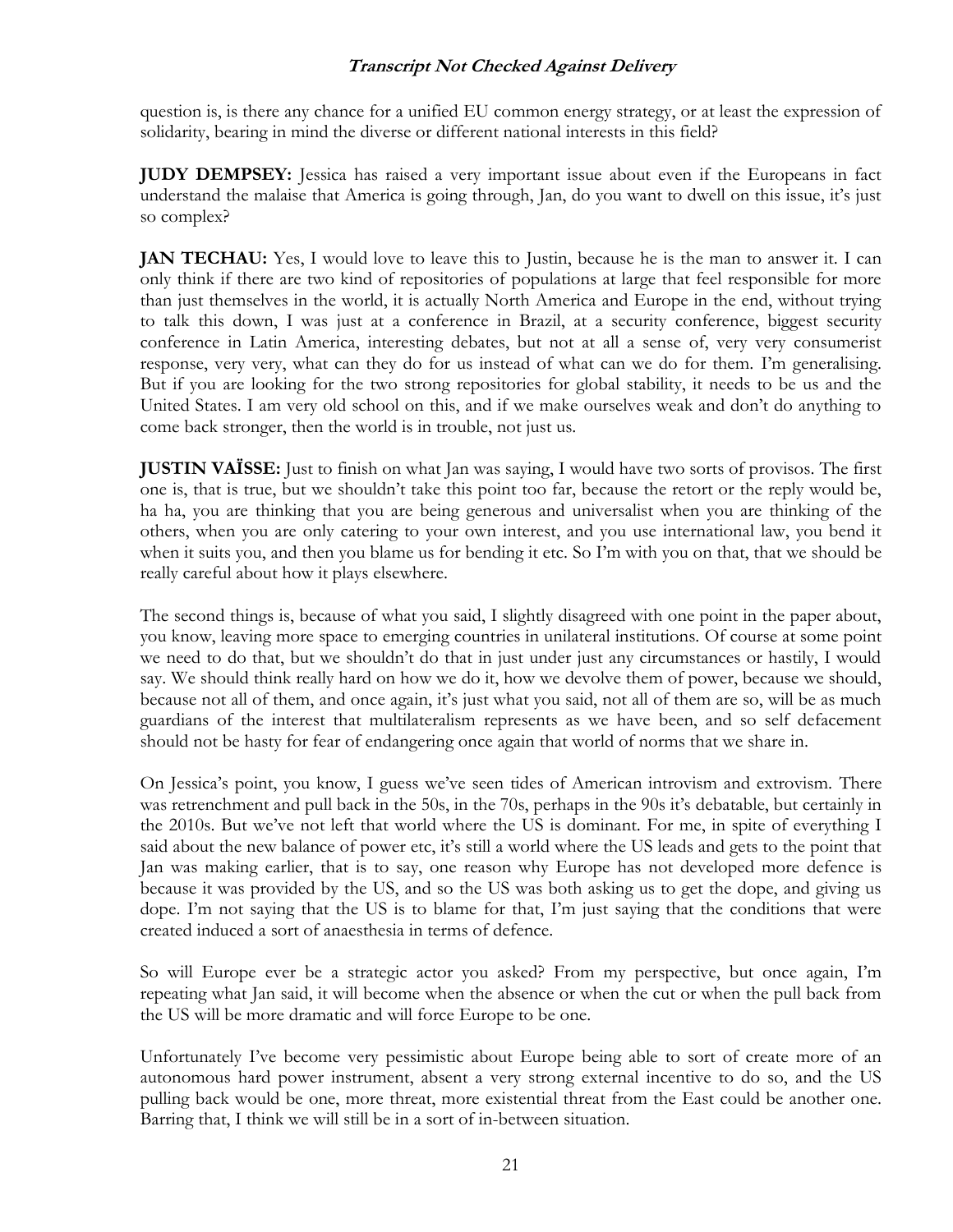**ROBIN NIBLETT:** On the US thing as well, on Jessica's point, I agree with her analysis, the flow, I mean your comment about the bench, the problem of trying to come back from the bench, it's hard for somebody on the bench to become captain again, if I'm taking the metaphor in that way. Once people look that you're in two minds, no, you take this one, no I'll step back up as leader, you psychologically, people get used to a different flow of power, relationship and others can fit in. So I think we are in a more complicated space.

We as Europeans are not going to repivot or rebalance to Asia in the same way as America has been pulled to do, and I think that is a bit of a strategic disconnect on a key strategic priority for the United States. I think that Europe, I'm afraid, to fit your final point, is self focussed at the moment, inevitably so, but I think Europeans look at Americans and say, well Americans are pretty self focussed as well. They look at the way the Congress has stymied to a certain extent, Obama's capacity for action, but also most Europeans have been pretty disappointed that President Obama's multilateral instincts don't seem to have translated into an internationalism that we can connect with, as much across the board as Europeans thought they were going to connect. He's ended up being more of a domestic president than most Europeans perhaps expected.

There is a sense of associating, let's get outside this room, but in many electorates, including amongst some of the far right or far left on extremes, but going into the middle, there's a sense of associating America with the bad side of globalisation. Whether it's NSAness, whether it's the negative side of TTIP, investor state dispute settlement mechanisms, a lot of the anti TTIPness, to the question that was asked earlier, is emerging from this, but it's kind of American rules that are going to undercut the precautionary more social approach that Europeans have used to protect their citizens and to develop their system of government.

So actually, the one issue that really we do need to succeed on, and I agree with others, is TTIP, at least for going forward, is at the moment becoming a thorn in the relationship rather than an opportunity. I think ultimately we need to make TTIP succeed and we as Europeans mustn't fail on our support on Ukraine and our role in Russia. Otherwise if we can't work in our neighbourhood and America is having to work on Asia, we're going to be pumped.

**MARTA DASSỪ:** If I can follow up on that very briefly, I think that TTIP is very important for geopolitical reasons, more than for economic reasons, the role of Germany becomes very important. We didn't talk at all about specific countries, that after all, make most of European foreign policy. I would say that Germany really is the key country to look at. I consider the way in which Germany is reshaping its foreign policy is promising, from a certain point of view, but certainly we have a problem between Germany and the US, and this will be crucial.

Lastly, a point which is a bit different one, but we have to see at the European Union as a static actor in my view, in a couple of years, we could have a totally different situation, for instance, if the UK decides to leave the European Union, that will make a huge difference for our foreign policy and defence. So I mean, the European Union can evolve in different ways. It's important to keep the eye open on that. Especially I think that the way in which we could more efficiently deal with neighbourhood is to go back to the old idea of concentric circles, but I think this would be really important.

**JUDY DEMPSEY:** Yes, thank you Marta, glad you brought up that issue. The question of Turkey, and then haven't forgotten the Russian energy issue. The question on Turkey, are we looking at Turkey 21st century through a 20th century lens? What do you mean?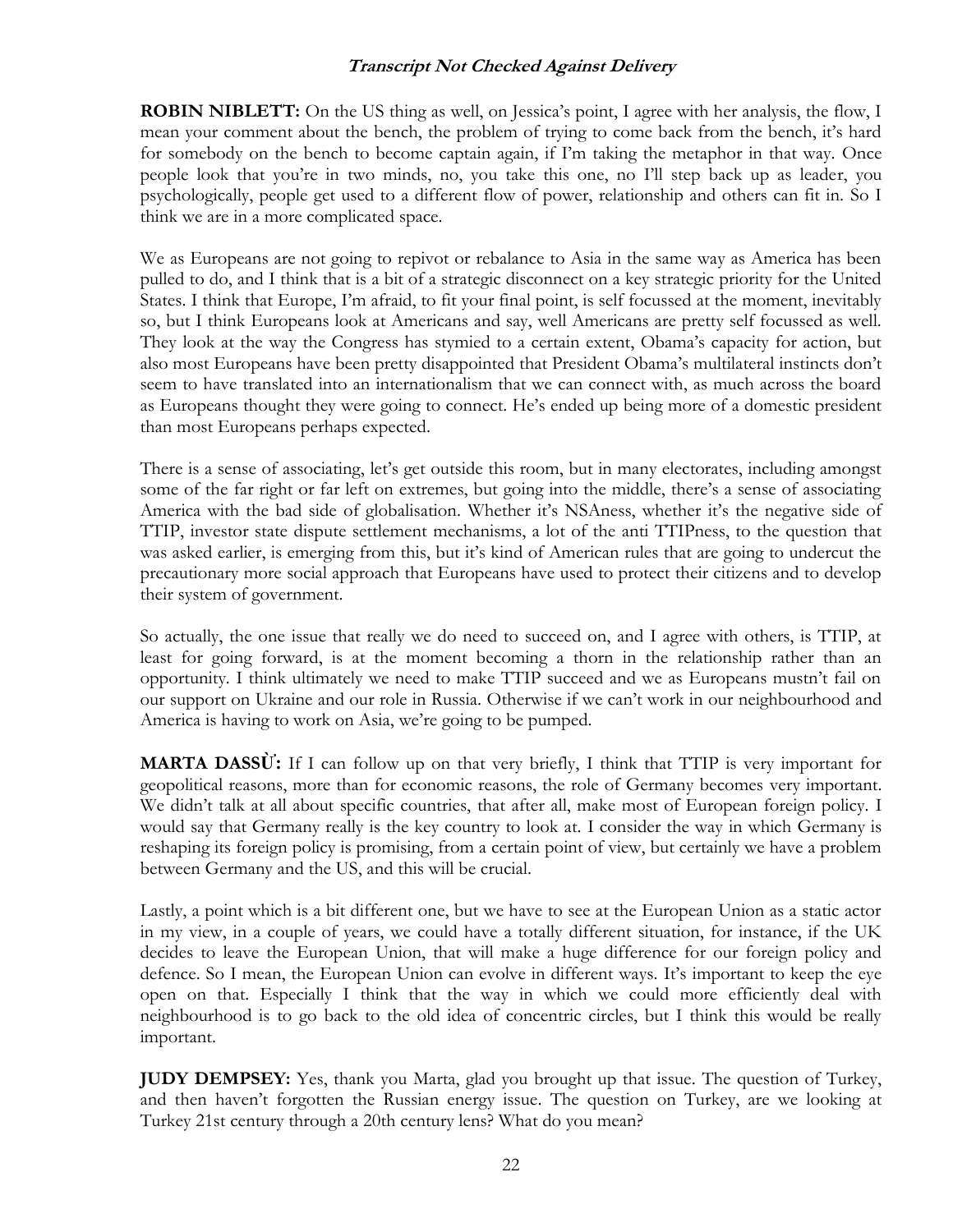**DAVID VAN DUSEN:** What do I mean? Well I mean, it's quite well known that the [unclear] the question was honestly inspired by the fact that last night I was at a policy conference of the European parliament with Yesidis and Syrians, Christian and Kurds, there was this absolute unanimity that most the most inimical state actor in the region, worse than Saudi Arabia and Qatar is Turkey, and the facts on the ground all confirm this. It's quite well known that there's a kind of expansionist ideology that has come in with Erdogan, which is making itself felt in Syria and elsewhere, and there is nothing said critically of Turkey.

**JUDY DEMPSEY:** So essentially the paper didn't pay attention specifically to the Turkish issue.

**DAVID VON DUSEN:** Well, it took a very very strong position apropos of Russia, and none....

**JAN TECHAU:** General sentence I guess on Turkey, because we have huge discussions in Carnegie on Turkey with Marc Pierini and Sinan Ülgen being our scholars in this field, and I think Turkey, it's not entirely clear to most of us yet, that this is one of the big strategic challenges of the future, for the reasons that you have named, but also, even if it became more of the old Turkey again, that was more West friendly, it would still be a huge and humungous strategic task for us to take on. That's number one, and the second thing is Marc Pierini says that we are running the risk of having a deeply ideologically antagonistic player on our South Eastern flank, deeply ideologically antagonistic to the West, big growing country, strong country, and we haven't found an instrument yet to counter that. That's all I can say, that's very general, but if you want to have a deeper discussion on this, contact us and we will get you connected to the right people.

**JUDY DEMPSEY:** Thank you for answering your own question. As always, Russian energy. It's an interesting debate, we will see how far, this is a big issue, the energy security, what's going to happen, if [unclear] union, are we diversifying enough?

**MARTA DASSỪ:** In theory, we say we would like to have an energy union, so we are very ambitious, we need to comply with all the provisions of the internal market. The internal market is fragmented, energy costs are becoming a comparative disadvantage, it's very clear. We have our industry migrating to the US, because the energy costs are too high. I would say two major points are really important, security diversification and the completion of the internal market. From this point of view, one request we could address to Jessica, is try to push for having energy within TTIP, because otherwise there is no point for us. We have to have an agreement in which we recognise some specific advantages.

**JUDY DEMPSEY:** So room for two more questions, two short questions please. That's great, last word from our guests, Jan you want to give a last word, you're not even charging for this paper.

**JAN TECHAU: B**ut we've created strategy fatigue in this room, and that's exactly what we didn't want to create, I hope that this is really the starting point. I would just say one final thing, a huge thank you to my co authors. I am here, the only one, who has actually been an author, but there is of course Stefan and Daniel and Uli who are here, and was a member of the experience, thanks a lot for your great input and to everybody who joined us. Some of you came to our expert sessions are in the room, and that was a great exercise, thanks for helping us making this possible.

**JUDY DEMPSEY:** Jessica, thanks very much for coming over for this, it's great to get this very special American view, because we really need to be reminded so often of this, maybe there's not enough Americans at these, and Canadians Monsieur, thank you very much for coming, thank you